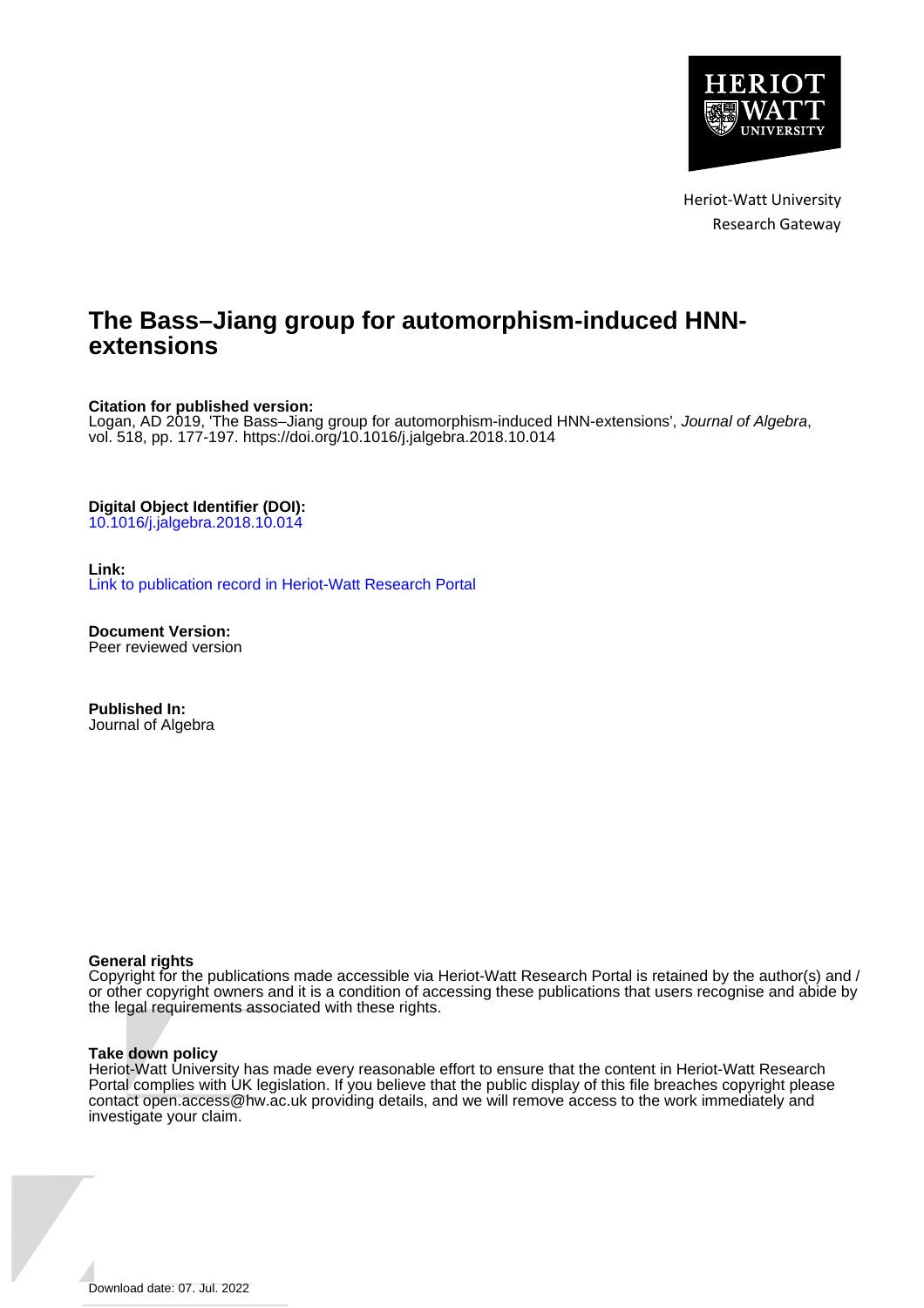# THE BASS–JIANG GROUP FOR AUTOMORPHISM-INDUCED HNN-EXTENSIONS

#### ALAN D. LOGAN

ABSTRACT. We use the Bass–Jiang group for automorphism-induced HNNextensions to build a framework for the construction of tractable groups with pathological outer automorphism groups. We apply this framework to a strong form of a question of Bumagin–Wise on the outer automorphism groups of finitely presented, residually finite groups.

## 1. Introduction

Matumoto proved that every group  $Q$  can be realised as the outer automorphism group of some group  $G_Q$  [\[Mat89\]](#page-21-0). Many authors have refined this result by placing restrictions on the groups  $Q$  and  $G_Q$  [\[Koj88\]](#page-21-1) [\[GP00\]](#page-21-2) [\[DGG01\]](#page-21-3) [\[BG03\]](#page-20-0) [\[BW05\]](#page-21-4) [\[FM06\]](#page-21-5) [\[Min09\]](#page-21-6) [\[Log15\]](#page-21-7) [\[Log16\]](#page-21-8) [\[Log17\]](#page-21-9). Bumagin–Wise asked the following question [\[BW05,](#page-21-4) Problem 1]:

<span id="page-1-1"></span>Question 1 (Bumagin–Wise). *Can every countable group* Q *be realised as the outer automorphism group of a finitely generated, residually finite group*  $G_Q$ ?

Our main result is Theorem [1.1,](#page-1-0) which relates to a strong form of Question [1](#page-1-1) where the group  $G_Q$  is taken to be finitely presented rather than finitely generated. Almost nothing is known in general about the outer automorphism groups of finitely presented, residually finite groups. A group H has *Serre's property FA* if every action of H on any tree has a global fixed point; this is related to the property of not splitting non-trivially as a free product with amalgamation or HNN-extension [\[Ser80,](#page-22-0) Theorem 15].

<span id="page-1-0"></span>Theorem 1.1. *Suppose* Q *is a finitely presented group with Serre's property FA. Then there exists a finitely presented group* G<sup>Q</sup> *such that* Q *embeds with finite index into*  $Out(G_Q)$ *. Moreover, if*  $Q$  *is residually finite then*  $G_Q$  *can be chosen to be residually finite.*

<sup>2010</sup> Mathematics Subject Classification. 20F65, 20E06, 20E08, 20E26, 20F28.

Key words and phrases. HNN-extensions, outer automorphism groups, residually finite groups, Bass–Serre theory.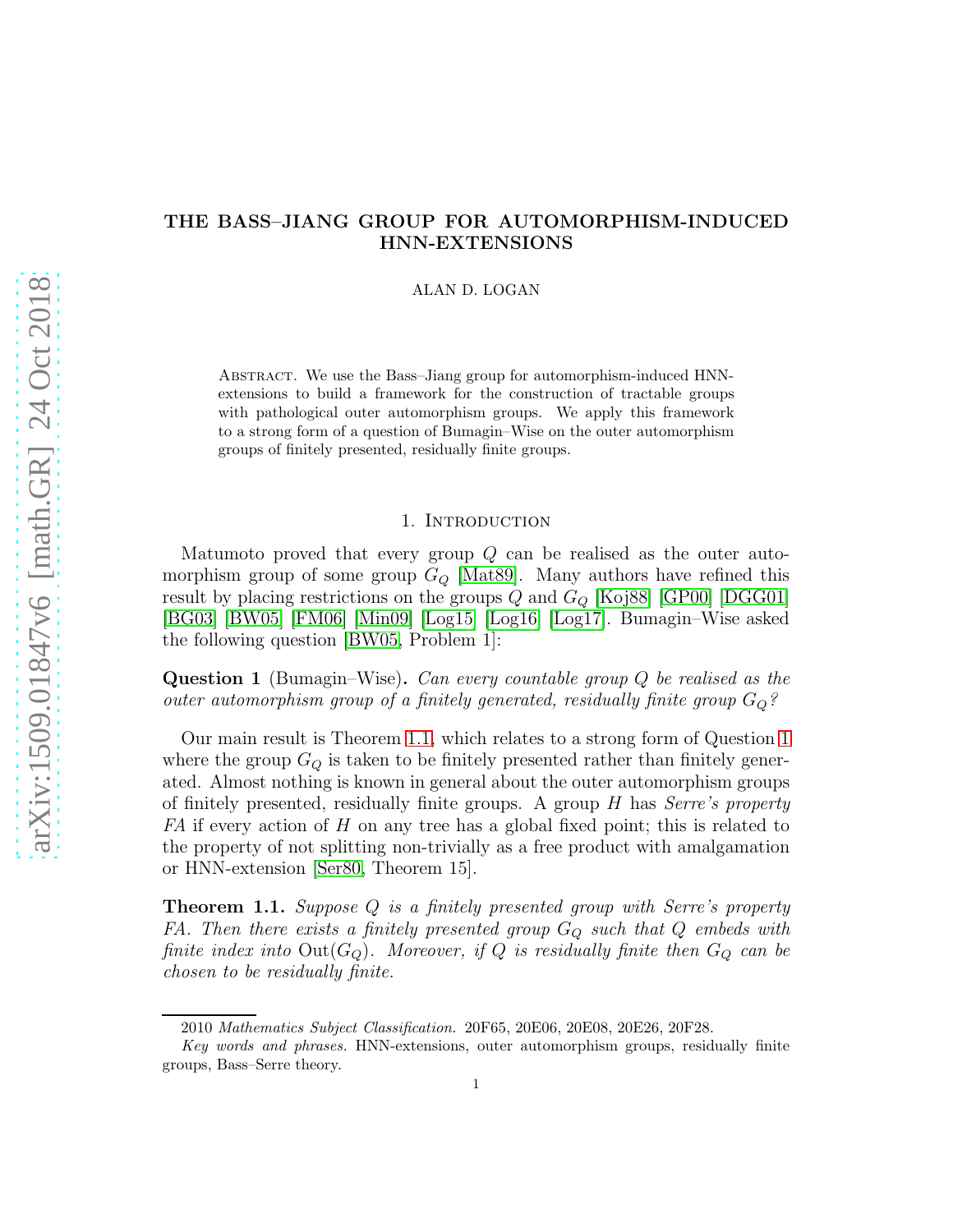Examples of finitely presented groups Q with Serre's property FA are  $SL_3(\mathbb{Z})$ [\[Ser74\]](#page-22-1), triangle groups [\[Ser80\]](#page-22-0), finitely presented groups with Kazhdan's property T [\[Wat82\]](#page-22-2), random groups in the sense of Gromov [\[DGP11\]](#page-21-10), R. Thompson's groups T and V [\[Far11\]](#page-21-11), and the Brin–Thompson groups  $nV$  [\[Kat15\]](#page-21-12).

The proof of Theorem [1.1](#page-1-0) has two main ingredients. Firstly, Theorem [1.1](#page-1-0) applies a certain framework built in this paper and explained below. Secondly, Theorem [1.1](#page-1-0) applies a version of Rips' construction [\[BO08\]](#page-21-13). Rips' construction is usually applied to obtain finitely generated, non-finitely presentable groups with pathological properties; our application to finitely presented groups is unusual.

The framework. This paper principally consists of an in-depth analysis of the Bass–Jiang group for automorphism-induced HNN-extensions. The Bass–Jiang group of an HNN-extension  $G$ , defined in Section [3,](#page-5-0) is a subgroup of  $Out(G)$ which arises naturally in the context of Bass–Serre theory. Automorphisminduced HNN-extensions, defined in Section [2,](#page-3-0) are a class of tractable HNNextensions; by "tractable" we mean that they are an easy class of groups to work with and possess nicer properties than general HNN-extensions. In Section [7](#page-20-1) we package the technical results of this analysis into a framework for the construction of tractable groups with pathological outer automorphism groups. This framework is applied to prove Theorem [1.1](#page-1-0) (see also [\[Log16\]](#page-21-8) [\[Log17\]](#page-21-9)).

**Describing Out(G).** Theorem [1.2](#page-2-0) is a striking, non-technical special case of the framework described in Section [7.](#page-20-1) This theorem gives a convenient description of  $Out(G)$  for certain residually finite HNN-extensions G. As our motiva-tion comes from Question [1,](#page-1-1) the assumption that  $G$  is residually finite is completely natural. For functions  $\rho$  and  $\sigma$  write  $\rho\sigma(x) := \sigma(\rho(x))$ . Write  $\gamma_q$  for the inner automorphism of H corresponding to conjugation by g, so  $\gamma_g(h) := g^{-1} h g$ for all  $h \in H$ . For  $\phi \in \text{Aut}(H)$  define  $\text{Fix}(\phi) := \{h \in H : \phi(h) = h\}$ . Also define:

$$
A_{(K,\phi)} := \{ \delta \in \text{Aut}(H) : \delta(K) = K, \ \exists \ a \in H \text{ s.t. } \delta\phi(k) = \phi\delta\gamma_a(k) \ \forall \ k \in K \}
$$

and this is a subgroup of  $Aut(H)$ .

<span id="page-2-0"></span>**Theorem 1.2.** Let  $G \cong \langle H, t; t k t^{-1} = \phi(k), k \in K \rangle$ ,  $K \leq H$  and  $\phi \in \text{Aut}(H)$ . *Assume that*  $Z(H) \leq Fix(\phi)$ , that H is finitely generated and has Serre's prop*erty FA, and that* G *is residually finite. Then we have a short exact sequence:*

$$
1 \to C_H(K) \rtimes \frac{N_H(K)}{Z(H)K} \to \text{Out}^0(G) \to \frac{A_{(K,\phi)} \text{Inn}(H)}{\text{Inn}(H)} \to 1
$$

where  $Out^0(G)$  *is an index-one or -two subgroup of*  $Out(G)$ *.* 

*Proof.* Theorem [1.2](#page-2-0) follows immediately from Theorems [4.7](#page-12-0) and [6.2.](#page-18-0)  $\Box$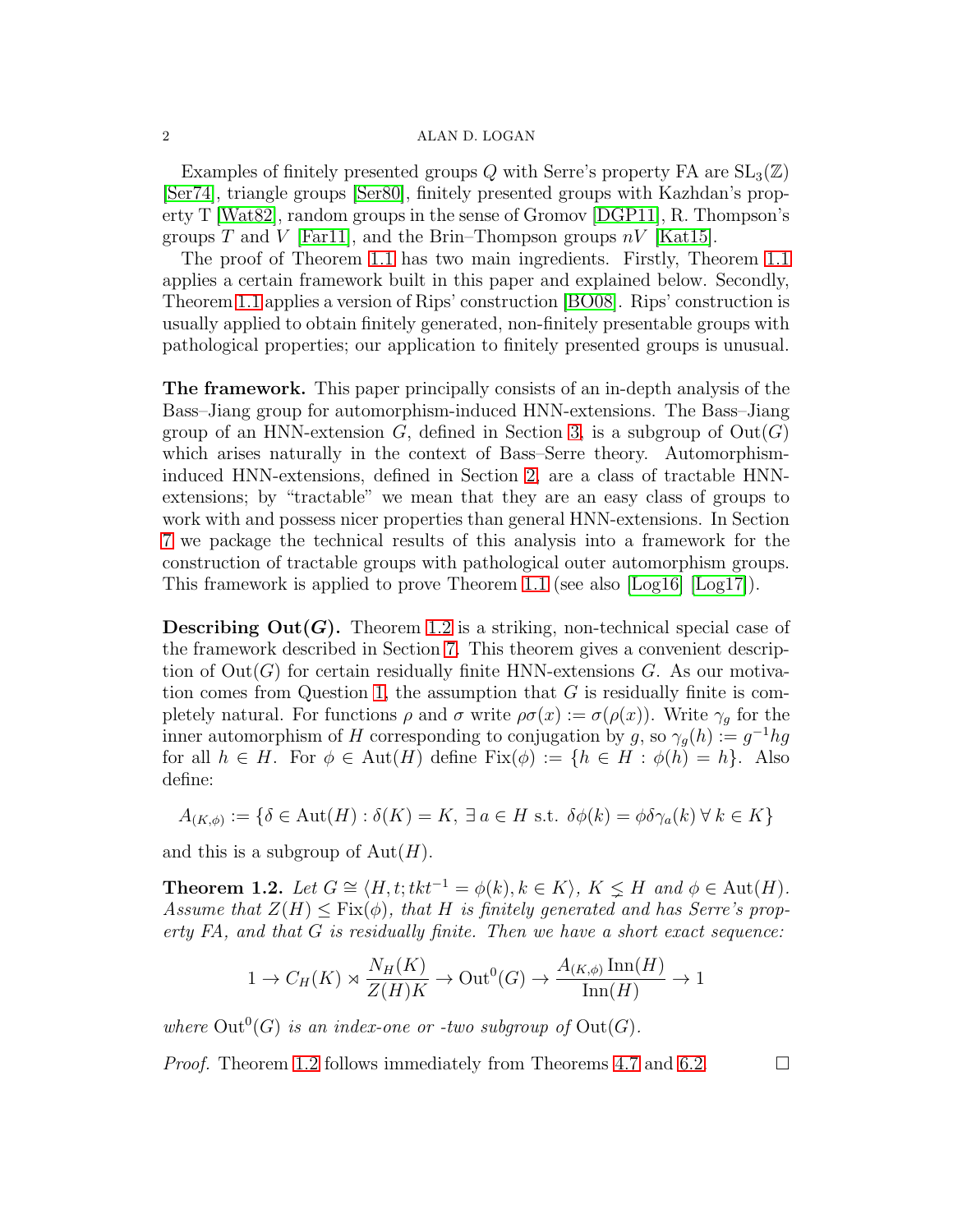Theorem [6.2](#page-18-0) also classifies when  $Out^0(G) = Out(G)$ ; these conditions are applicable here but are omitted for brevity. Note that the proof of Theorem [1.1](#page-1-0) requires a more general result than Theorem [1.2,](#page-2-0) as the groups  $G = G<sub>O</sub>$  in Theorem [1.1](#page-1-0) are not necessarily residually finite.

A note on labels of results. In a previous paper [\[Log16\]](#page-21-8) we cited certain results from this current paper. The labels of the results in this current paper have subsequently changed. We record the relevant changes here: Theorem A is now Theorem [4.7,](#page-12-0) Lemma 2.1 is now Lemma [4.1,](#page-8-0) Lemma 5.2 is now Lemma [6.3,](#page-18-1) and Proposition 5.3 is now Proposition [2.1.](#page-5-1)

Outline of the paper. In Section [2](#page-3-0) we define automorphism-induced HNNextensions and explain their "tractability". In Section [3](#page-5-0) we define the Bass– Jiang group and the Pettet group for HNN-extensions. In Section [4](#page-7-0) we prove conditions implying that the Bass–Jiang group is the whole outer automorphism group; our main result is Theorem [4.7.](#page-12-0) In Section [5](#page-13-0) we give a description of the Bass–Jiang group for automorphism-induced HNN-extensions; our main result is Theorem [5.6.](#page-16-0) In Section [6](#page-17-0) we prove results relating the structure of the Bass– Jiang group of an automorphism-induced HNN-extension G to commutativity in the base group of G; our main result is Theorem [6.2.](#page-18-0) In Section [7](#page-20-1) we package the technical results of this paper into a framework for the construction of tractable groups with pathological outer automorphism groups, and we prove Theorem [1.1.](#page-1-0)

Acknowledgements. The author would like to thank Stephen J. Pride and Tara Brendle for many helpful discussions about this paper. He would also like to thank Henry Wilton for introducing him to the Belegradek–Osin version of Rips' construction, and the referee for their helpful comments and suggestions.

## 2. Automorphism-induced HNN-extensions

<span id="page-3-0"></span>Let H be a group and let  $\eta: K \to K'$  be an isomorphism of subgroups of H. An *HNN-extension of* H *over* η is a group with relative presentation  $G = \langle H, t; tkt^{-1} = \eta(k), k \in K \rangle$ . We write  $G = H_{\mathcal{K}(K,K',\eta)}$ . An *automorphisminduced HNN-extension* is an HNN-extension with relative presentation

$$
G = \langle H, t; tkt^{-1} = \phi(k), k \in K \rangle
$$

where  $\phi \in \text{Aut}(H)$  and  $K \leq H$ <sup>[1](#page-3-1)</sup>; the isomorphism of associated subgroups is induced by the automorphism  $\phi$ . We write  $G = H^*_{(K,\phi)}$ . Throughout this paper we use the letters  $G, H, K$  and  $\phi$  as above.

<span id="page-3-1"></span><sup>&</sup>lt;sup>1</sup>If  $H = K$  then  $G = H \rtimes_{\phi} \mathbb{Z}$  is the mapping torus of  $\phi$ . Here the Bass-Jiang group (see Section [3\)](#page-5-0) is very different because  $\phi$  extends to an inner automorphism [\[Log15\]](#page-21-7).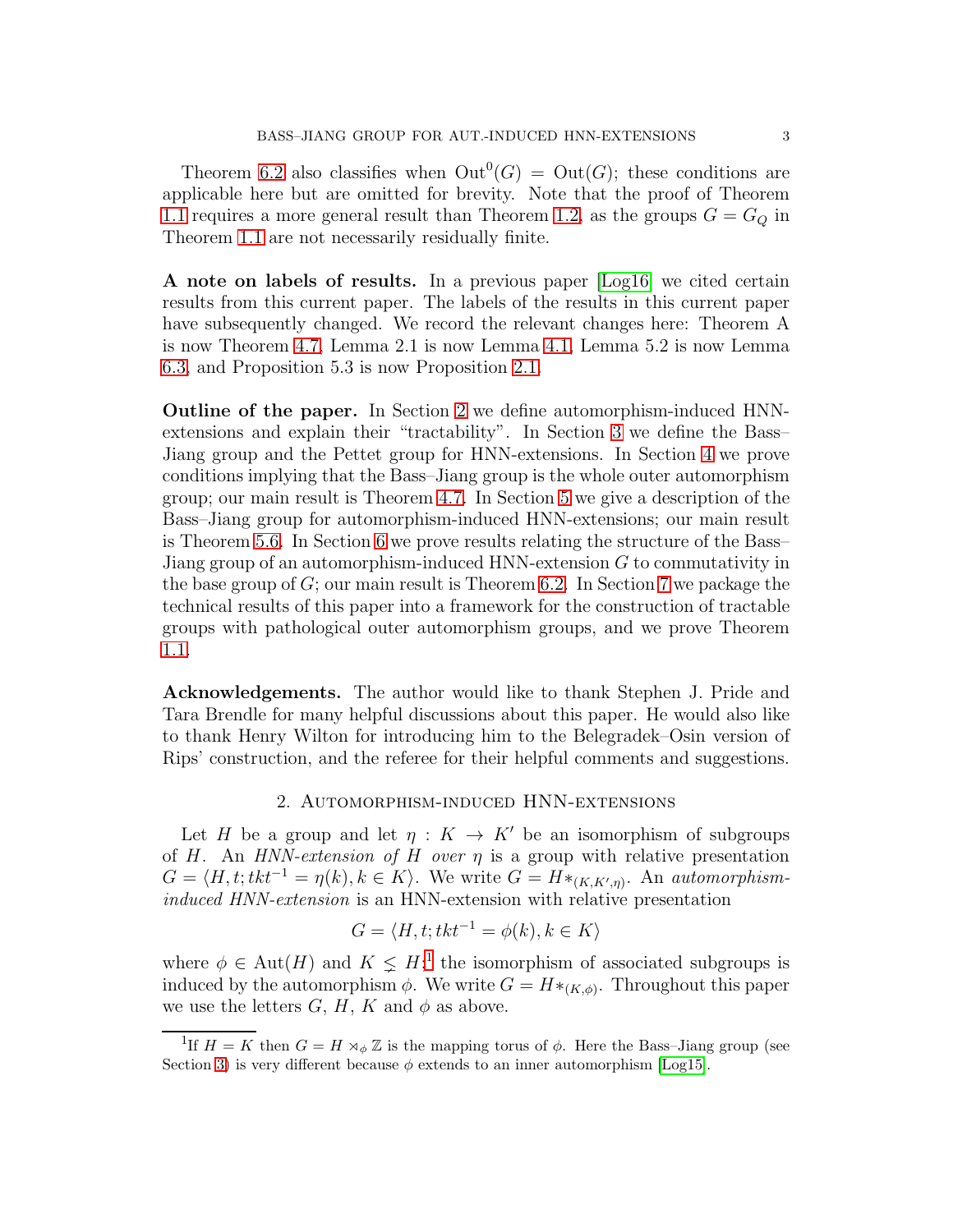In a general HNN-extension the form of the embeddings of the two associated subgroups  $K$  and  $K'$  may be completely different. For example,  $K$  may be normal while  $K'$  is malnormal. In contrast, in an automorphism-induced HNNextension the form of the embeddings of K and  $K' = \phi(K)$  are necessarily the same (both normal, both malnormal, and so on), and in practice the image group  $\phi(K)$  may be disregarded. For example, supposing H is finitely generated and residually finite, then  $G = H *_{(K,\phi)}$  is residually finite if and only if K is residually separable in  $H$  [\[Log19,](#page-21-14) Theorem A]. In this current paper, Theorems [1.2,](#page-2-0) [5.6](#page-16-0) and [6.2](#page-18-0) do not mention the image group  $\phi(K)$ .

The *Baumslag–Solitar groups*  $BS(m, n) = \langle a, t; ta^{m}t^{-1} = a^{n} \rangle$  are the HNNextensions of the infinite cyclic group with non-trivial associated subgroups. These provide standard examples of HNN-extensions with pathological properties. For example, Baumslag–Solitar groups can be non-Hopfian (they are Hopfian if and only if  $n = 1$ , or  $m = 1$ , or  $gcd(m, n) \neq 1$  [\[CL83\]](#page-21-15)); they can be Hopfian but non-residually finite (they are residually finite if and only if  $n = 1$ , or  $m = 1$ , or  $|m| = |n|$  [\[Mes72\]](#page-21-16), and note that a finitely generated, residually finite group is Hopfian); and they can have non-finitely generated outer automorphism group (for example,  $Out(BS(2, 4))$  is not finitely generated [\[CL83\]](#page-21-15)). However, automorphism-induced Baumslag–Solitar groups have  $|m| = |n|$ , so are residually finite, by the above classification, and have virtually cyclic outer automorphism group [\[GHMR00\]](#page-21-17).

The above two paragraphs demonstrate that automorphism-induced HNNextensions are more tractable and in certain cases have nicer properties than general HNN-extensions. Therefore, increasing the complexity of the base group H maintains the tractability of these HNN-extensions but can allow for pathological properties; see, for example,  $\text{Log}16\text{}$  where H is a cubulated hyperbolic group with Serre's property FA, and  $\lfloor \log 17 \rfloor$  where H is a triangle group.

**Notation.** We write  $h^g := g^{-1}hg$ , and recall that we similarly write  $\gamma_g(h) :=$  $g^{-1}hg$  for all  $h \in G$ . These contrast with the notation  $tkt^{-1} = \phi(k)$  used here for HNN-extensions because it makes certain proofs more readable.

The normaliser-quotient  $N_H(K)/K$ . The following proposition underlies this whole paper. It implies that  $N_H(K)/K$  embeds into Aut(G) for  $G =$  $H^*_{(K,\phi)}$ , and this paper represents an effort to obtain conditions implying that  $N_H(K)/K$  is "close to"  $Out(G)$  (for example, they are isomorphic, commensurable, and so on). We proved this proposition in collaboration with Ates and Pride (see [\[ALP\]](#page-20-2)).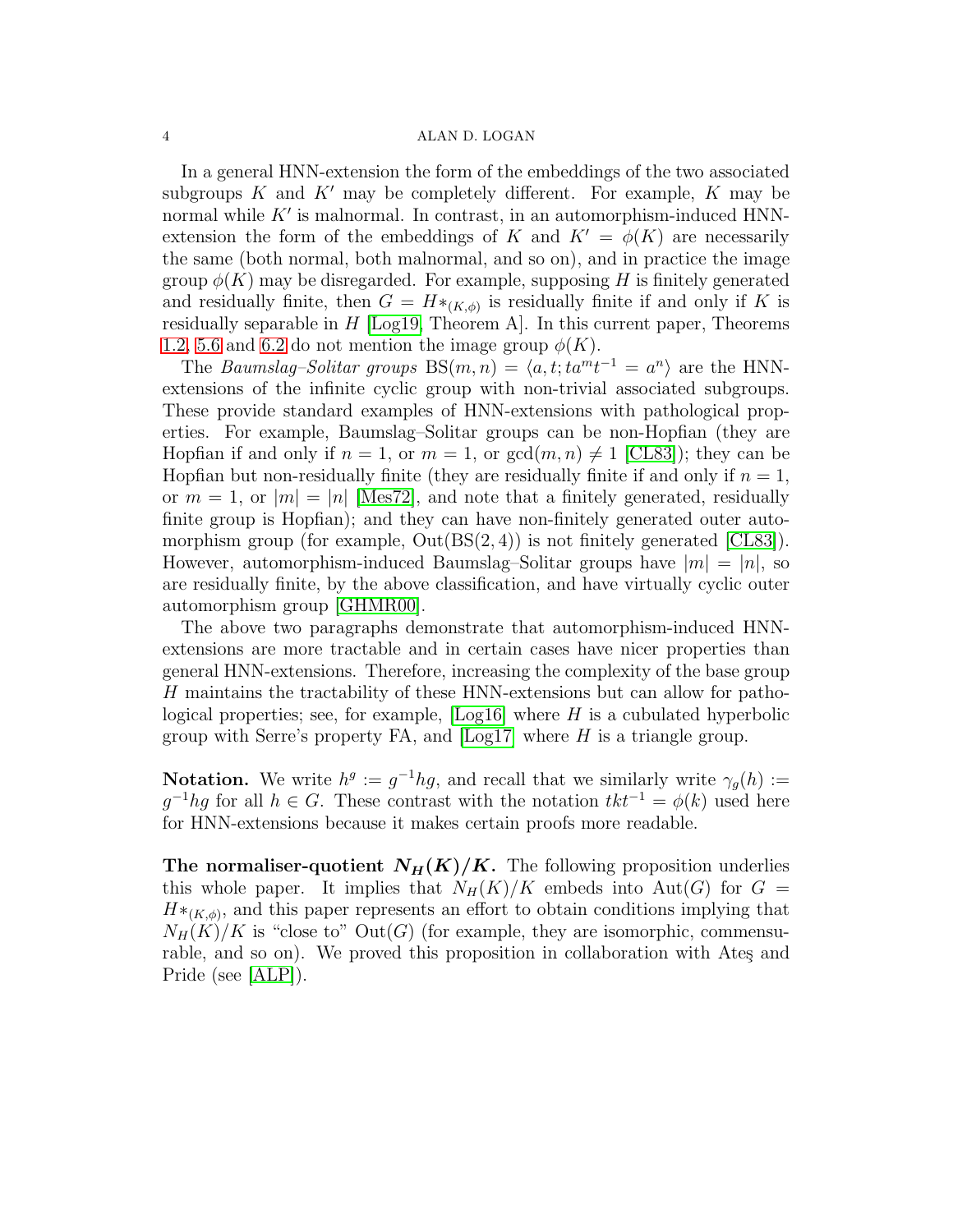<span id="page-5-1"></span>**Proposition 2.1.** Let  $G = H *_{(K,\phi)}$ . For  $d \in N_H(K)$  define  $\varphi_d : h \mapsto h$ ,  $t \mapsto \phi(d) t d^{-1}$ . Then the map

$$
\tau: N_H(K) \mapsto \text{Aut}(G)
$$

$$
d \mapsto \varphi_d
$$

*is a homomorphism with kernel* K*.*

*Proof.* It is routine to prove that  $\varphi_d$  is a homomorphism. Then  $\varphi_d$  is invertible, with inverse  $\varphi_{d^{-1}}$ , and so  $\varphi_d \in \text{Aut}(G)$ . Now,  $\tau$  is a homomorphism as  $\varphi_{d_1}\varphi_{d_2} =$  $\varphi_{d_1d_2}$ , and it has kernel K as  $\phi(d)td^{-1} = t$  if and only if  $d^{-1} \in K$  by Britton's Lemma [\[LS77,](#page-21-18) Section IV.2].

In the framework built by this paper and explained in Section [7,](#page-20-1) the pathological properties of  $\mathrm{Out}(G)$ , where  $G = H *_{(K,\phi)}$ , are inherited from the normaliserquotient  $N_H(K)/K$ . In particular, by Proposition [2.1,](#page-5-1) if  $N_H(K)/K$  is not residually finite and  $H$  is finitely generated then  $G$  is not residually finite [\[Bau63\]](#page-20-3) (and this is an "if and only if" statement if  $N_H(K)$  has finite index in H [\[Log19,](#page-21-14) Corollary 1.2]). We see later, in Theorem [6.2,](#page-18-0) that if  $Z(H) \leq K \cap Fix(\phi)$  then  $N_H(K)/K$  also embeds into  $Out(G)$ , while Lemma [6.3](#page-18-1) gives a finite-index version of this embedding when  $Z(H) \nleq K$ . Thus the properties of  $N_H(K)/K$  are in a certain sense bestowed upon G.

<span id="page-5-0"></span>Note that if  $H$  is infinite cyclic (and hence  $G$  is a Baumslag–Solitar group) then  $N_H(K)/K$  is cyclic, and so bestows no pathological properties upon G.

## 3. The Bass–Jiang group

This paper analyses the Bass–Jiang group for automorphism induced HNNextensions. The proof of Theorem [1.1](#page-1-0) applies this analysis. In this section we define the Bass-Jiang group  $Out_H(G)$  of an HNN-extension  $G = H *_{(K,K',\eta)}$ . We also define the Pettet group  $\mathrm{Out}^H(G)$ , which is applied in one of our main technical results, Theorem [4.7.](#page-12-0) The Pettet group lies between the Bass–Jiang group and the full outer automorphism group:

$$
Out_H(G) \leq Out^H(G) \leq Out(G).
$$

Note that these groups may be defined for graphs of groups in general [\[BJ96\]](#page-21-19) [\[Pet99\]](#page-22-3), but for brevity we only define them for HNN-extensions.

Bass–Serre theory. The definitions in this section and certain proofs in Section [4](#page-7-0) apply Bass–Serre theory. All relevant definitions and notation are taken from Serre's book [\[Ser80\]](#page-22-0). If  $G = H *_{(K,K',\eta)}$  then G acts in a standard way on a tree  $\Gamma$ , called *the Bass–Serre tree of the HNN-extension*  $H^*_{(K,K',\eta)}$ . Vertexstabilisers  $G_v$  of  $\Gamma$  are precisely the conjugates of the base group H, so  $G_v = H<sup>g</sup>$ for some  $g \in G$ , while edge-stabilisers  $G_e$  are precisely the conjugates of the associated group K, so  $G_e = K^g$  for some  $g \in G$ . For vertices  $v, w \in V\Gamma$  we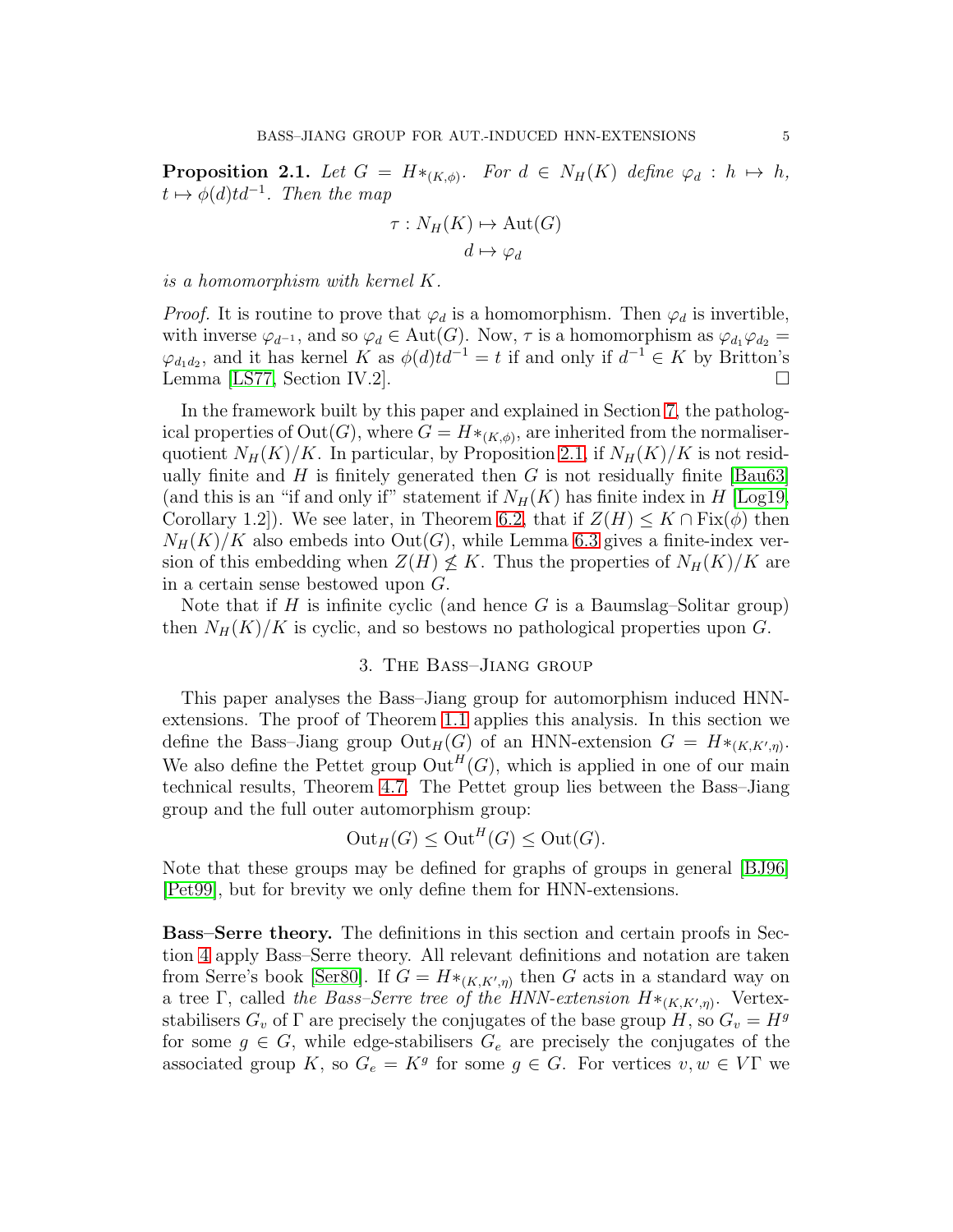write  $[v, w]$  for the geodesic connecting v and w, and we define the length of  $[v, w]$ , denoted  $|[v, w]|$ , to be the number of edges in  $[v, w]$ .

**The Bass–Jiang group.** If  $\psi \in \text{Aut}(G)$  then  $\widehat{\psi}$  denotes the coset of  $\text{Out}(G)$ containing  $\psi$ . The *Bass–Jiang group*  $\mathrm{Out}_H(G)$  of  $G = H *_{(K,K',\eta)}$  is the subgroup of  $Out(G)$  consisting of those  $\widehat{\psi} \in Out(G)$  which have a representative  $\psi$  such that  $\psi(H) = H$  and  $\psi(t) = gt^{\epsilon}$  for some  $g \in H$ ,  $\epsilon = \pm 1$ . It is helpful to have a geometric view of the Bass-Jiang group: If  ${\rm Aut}_H(G)$  is the full preimage of  $Out_H(G)$  in  $Aut(G)$  then  $Aut_H(G)$  acts on the Bass–Serre  $\Gamma$  of the HNN-extension  $G = H *_{(K,K',\eta)}$  such that the diagram in Figure [1](#page-6-0) commutes.

The Bass–Jiang group  $Out_\Gamma(G_\Gamma)$  for the fundamental group  $G_\Gamma$  of a graph of groups  $\Gamma$  was described by Bass–Jiang [\[BJ96\]](#page-21-19). Levitt described a group related to  $Out_\Gamma(G_\Gamma)$  in his investigation of  $Out(G)$  for G a one-ended hyperbolic group [\[Lev05\]](#page-21-20). Gilbert–Howie–Metaftsis–Raptis gave conditions implying  $Out_{\Gamma}(G_{\Gamma}) = Out(G_{\Gamma})$  for  $G_{\Gamma}$  a generalised Baumslag–Solitar group [\[GHMR00\]](#page-21-17). Theorem [4.7](#page-12-0) mirrors this result of Gilbert–Howie–Metaftsis–Raptis.

**The Pettet group.** The *Pettet group*  $\mathrm{Out}^H(G)$  of  $G = H *_{(K,K',\eta)}$  is the subgroup of  $\text{Out}(G)$  consisting of those  $\widehat{\psi} \in \text{Out}(G)$  which have a representative  $\psi$  such that  $\psi(H) = H$ . It is helpful to have a geometric view of the Pettet group: If  ${\rm Aut}^H(G)$  is the full pre-image of  ${\rm Out}^H(G)$  in  ${\rm Aut}(G)$  then  ${\rm Aut}^H(G)$ acts on the Bass–Serre tree  $\Gamma$  of the HNN-extension  $G = H *_{(K,K',\eta)}$  such that the diagram in Figure [2](#page-6-0) commutes.

M. Pettet studied  $\text{Aut}^H(G)$ , and implicitly the Pettet group [\[Pet99\]](#page-22-3). He focused on conditions for the Pettet group to equal the Bass–Jiang group; these are related to Conditions [\(1\)](#page-12-1) and [\(2\)](#page-12-2) from Theorem [4.7.](#page-12-0)

<span id="page-6-0"></span>

FIGURE 1. This diagram commutes, where  ${\rm Aut}_H(G)$  is the full pre-image of the Bass–Jiang group,  $G = H *_{(K,K',\eta)}, \Gamma$  is the Bass–Serre tree, and  $\theta$  is the canonical homomorphism with  $\theta(G) = \text{Inn}(G).$ 

FIGURE 2. This diagram commutes, where  $\mathrm{Aut}^H(G)$  is the full pre-image of the Pettet group,  $G = H *_{(K,K',\eta)}, V\Gamma$  is the vertices of the Bass–Serre tree, and  $\theta$  is the canonical homomorphism with  $\theta(G) = \text{Inn}(G)$ .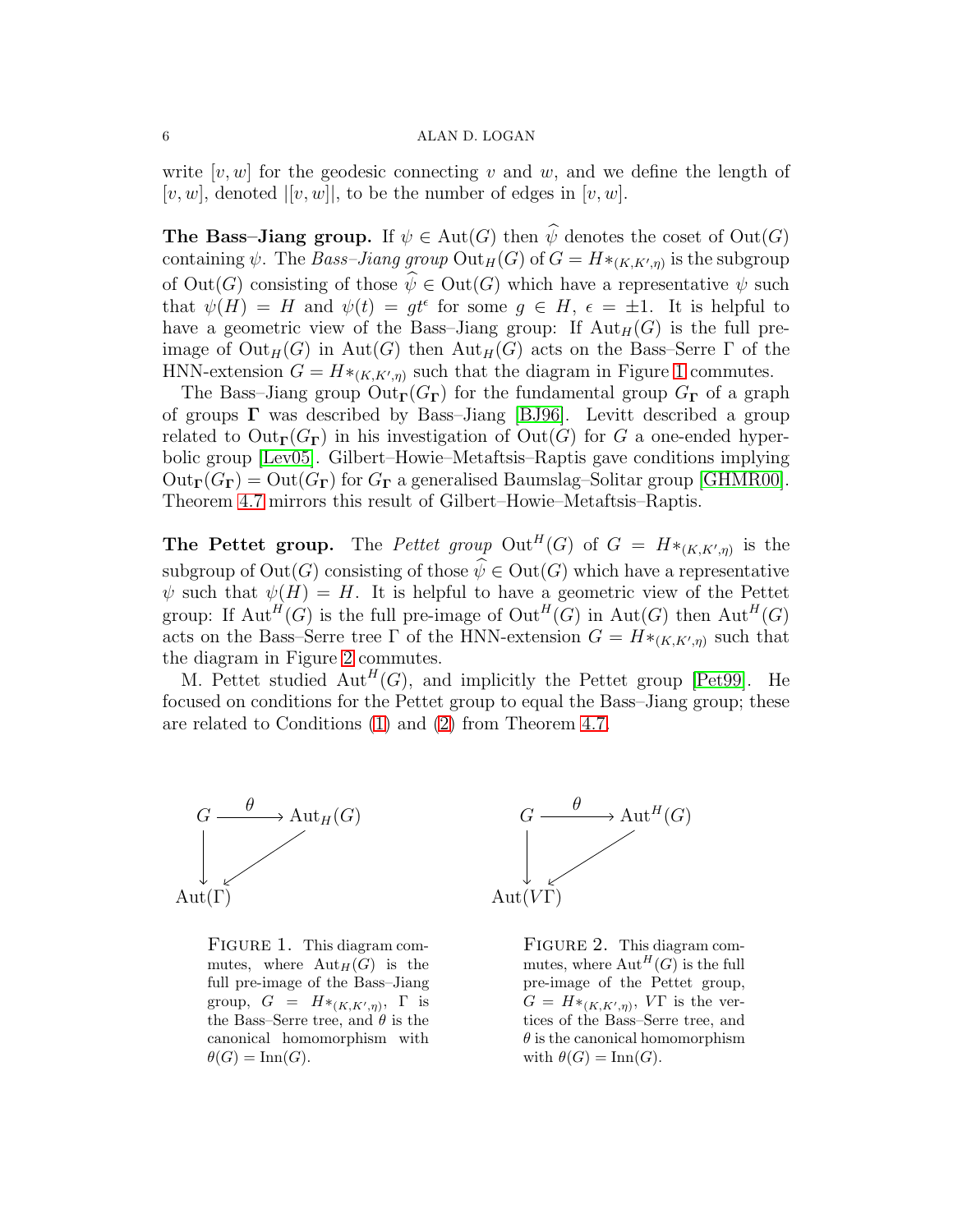Two examples. We now give two examples which demonstrate that, in general,  $Out_H(G) \leq Out^H(G)$  and  $Out^H(G) \leq Out(G)$ . Our first example is essentially due to Collins–Levin [\[CL83\]](#page-21-15) (see also Levitt [\[Lev07\]](#page-21-21)). Consider the HNN-extension  $G_1 = \langle a, t; ta^2t^{-1} = a^4 \rangle$ , with base group  $H_1 = \langle a \rangle$ . The map  $\psi_1: a \mapsto a, t \mapsto t^{-1}a^2t^2$  is an automorphism of  $G_1$  [\[CL83,](#page-21-15) Lemma 1.6]. Clearly  $\widehat{\psi}_1 \in \mathrm{Out}^{H_1}(G_1)$ . However, it is a straight forward exercise in HNN-extensions, applying for example Britton's lemma, to prove that  $\psi_1 \notin Out_{H_1}(G_1)$ . Hence,  $\mathrm{Out}_{H_1}(G_1) \subsetneq \mathrm{Out}^{H_1}(G_1).$ 

We shall write  $F(x, y)$  for the free group with free basis  $\{x, y\}$ . Consider the automorphism-induced HNN-extension  $G_2 = \langle a, b, t; a^t = b \rangle$ , with base group  $H_2 = F(a, b)$ . Clearly  $G_2 = F(a, t)$ , and hence the map  $\psi_2 : a \mapsto at, t \mapsto at^2$ is an automorphism of  $G_2$ . However,  $\widehat{\psi}_2 \notin \mathrm{Out}^{H_2}(G_2)$  as at is not conjugate to any power of a in  $F(a,t)$ , so  $\mathrm{Out}^{H_2}(G_2) \subsetneq \mathrm{Out}(G_2)$ .

## 4. THE BASS-JIANG GROUP VERSUS  $Out(G)$

<span id="page-7-0"></span>The Bass–Jiang group  $Out_H(G)$  is most of interest when it is the full outer automorphism group  $Out(G)$ , so  $Out_H(G) = Out(G)$ . In this section we prove Theorem [4.7,](#page-12-0) which gives conditions implying that  $Out_H(G) = Out(G)$ . To prove these conditions we use the Pettet group  $\mathrm{Out}^H(G)$ , as defined in Section [3.](#page-5-0) Throughout the remainder of this paper we assume all HNN-extensions are automorphism-induced, so  $G = H *_{(K,\phi)}$ , unless we explicitly state otherwise. We emphasize that this assumption is necessary for our results.

Lemma [4.1](#page-8-0) gives a condition implying  $\mathrm{Out}^H(G) = \mathrm{Out}(G)$ . Lemma [4.6](#page-11-0) gives conditions implying  $\mathrm{Out}_H(G) = \mathrm{Out}^H(G)$ . These lemmas combine to prove Theorem [4.7.](#page-12-0)

4.1. Conditions implying  $Out^H(G) = Out(G)$ . Lemma [4.1](#page-8-0) now proves that for  $G = H^*_{(K,\phi)}$ , if H has Serre's property FA then the Pettet group is equal to the full outer automorphism group. We then have  $Out_H(G) \leq$  $Out^H(G) = Out(G).$ 

We note the similarity between Lemma [4.1](#page-8-0) and a comment of Pettet [\[Pet99,](#page-22-3) Introduction]. The principal difference is that Pettet is additionally assuming conditions implying  $Out_H(G) = Out^H(G)$ ; we require no such preliminary assumptions. A subgroup K of a group H is *conjugacy maximal* if there does not exist any  $a \in H$  such that  $K \leq K^a$ . The proof of Lemma [4.1](#page-8-0) shows that under the conditions of the lemma the base group  $H$  is always conjugacy maximal in  $G = H *_{(K,\phi)}$ . The proof of Lemma [4.1](#page-8-0) may be written purely algebraically; we have used Bass–Serre theory so as to be similar to the other proofs on Section [4.](#page-7-0) Recall that  $K \neq H$  in an automorphism-induced HNN-extension.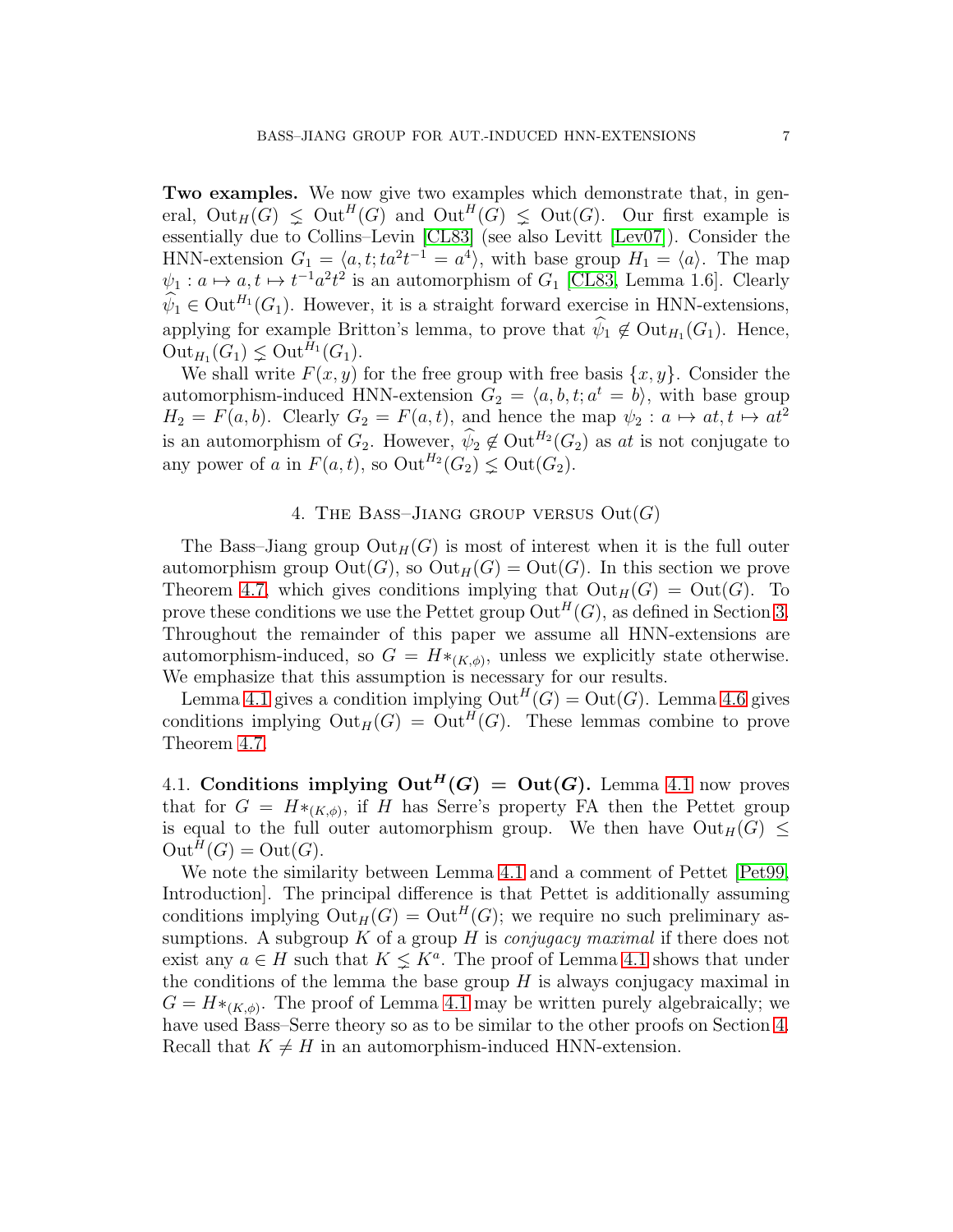<span id="page-8-0"></span>**Lemma 4.1.** *Let*  $G = H *_{(K,\phi)}$ . If H has Serre's property FA then  $Out^H(G) =$  $Out(G)$ .

*Proof.* We prove that if  $\psi \in Aut(G)$  then  $\psi(H) = H^g$ , where  $g \in G$ ; this is sufficient as then  $\psi \gamma_g^{-1}$  is a representative for  $\widehat{\psi}$  such that  $\psi \gamma_g^{-1}(H) = H$ . So, let  $\psi \in \text{Aut}(G)$  and consider the action of  $\psi(H)$  on the Bass–Serre tree  $\Gamma$  of G. As H has Serre's property FA,  $\psi(H)$  stabilises some vertex of Γ. Hence,  $\psi(H) \leq H^{g_1}$  with  $g_1 \in G$ . Similarly,  $\psi^{-1}(H) \leq H^{g_2}$  with  $g_2 \in G$ , and so  $H^{g_3} \leq \psi(H)$  with  $g_3 := \psi(g_2)^{-1} \in G$ .

Suppose that  $\psi(H) \leq H^{g_1}$  and we shall find a contradiction. By the above,  $H^{g_3} \nleq H^{g_1}$ . Now, there exist vertices  $u, w \in V\Gamma$  such that  $G_u = H^{g_1}$  and  $G_w = H^{g_3}$ . If  $u = w$  then  $H^{g_1} = H^{g_3}$ , a contradiction. So  $u \neq w$  and  $H^{g_3}$ stabilises the geodesic [u, w]. In particular,  $H^{g_3}$  stabilises the initial edge of [u, w], and therefore there exists  $g_4 \in G$  such that  $H^{g_3} = H^{g_4} \leq K^{g_4}$  or  $H^{g_3} =$  $H^{g_4} \le \phi(K)^{g_4}$ . Hence  $H = K$ , a contradiction.

4.2. Conditions implying  $Out_H(G) = Out^H(G)$ . We now work towards proving Lemma [4.6,](#page-11-0) which gives sufficient conditions for the Bass–Jiang group to be equal to the Pettet group of  $G = H^*_{(K,\phi)}$ . We then have  $Out_H(G) =$  $Out^H(G) \le Out(G).$ 

Conjugacy. We begin our proof of Lemma [4.6](#page-11-0) with Lemma [4.2,](#page-8-1) which describes conjugacy in automorphism-induced HNN-extensions. A word  $U$  in an HNNextension  $G = H *_{(K,K',\eta)}$  is a product of the form  $h_0 t^{\epsilon_1} h_1 t^{\epsilon_2} h_2 \cdots h_{n-1} t^{\epsilon_n} h_n$ where  $h_i \in H$ ,  $\epsilon_i = \pm 1$ . For words U and V we write  $U \equiv V$  if U and V are exactly the same word, and we say U is t*-reduced* if it contains no subwords of the form  $tkt^{-1}, k \in K$ , or  $t^{-1}k't, k' \in K'$ . Every element of an HNN-extension has a representative word which is *t*-reduced, by Britton's Lemma.

<span id="page-8-1"></span>**Lemma 4.2.** Let  $G = H *_{(K,\phi)}$ . For all  $g \in G$  there exists  $i \in \mathbb{Z}$  and  $a \in H$ *such that if*  $b, c \in H$  *with*  $b^g = c$  *then*  $c = \phi^i \gamma_a(b)$ *.* 

Note that i and a are dependent on  $q$ , not on  $b$  and  $c$ .

*Proof.* Let  $g \in G$  be arbitrary. Let  $u, w \in V\Gamma$  be the vertices of the Bass–Serre tree  $\Gamma$  of G such that  $G_u = H$  and  $G_w = H<sup>g</sup>$ . Let W be a t-reduced word in  $H^*_{(K,\phi)}$  representing g. We induct on  $n = |[u,w]|$ , the length of the geodesic [u, w]. If  $n = 0$  then  $u = w$  and the result trivially holds. For the induction step, note that if  $n > 0$  then  $[u, w]$  decomposes as  $[u, v]$  and  $[v, w]$  where  $|[u, v]| = n-1$ and  $|[v, w]| = 1$ . We also have a decomposition  $W \equiv V d_{n-1} t^{\epsilon_n} d_n, d_i \in H$  and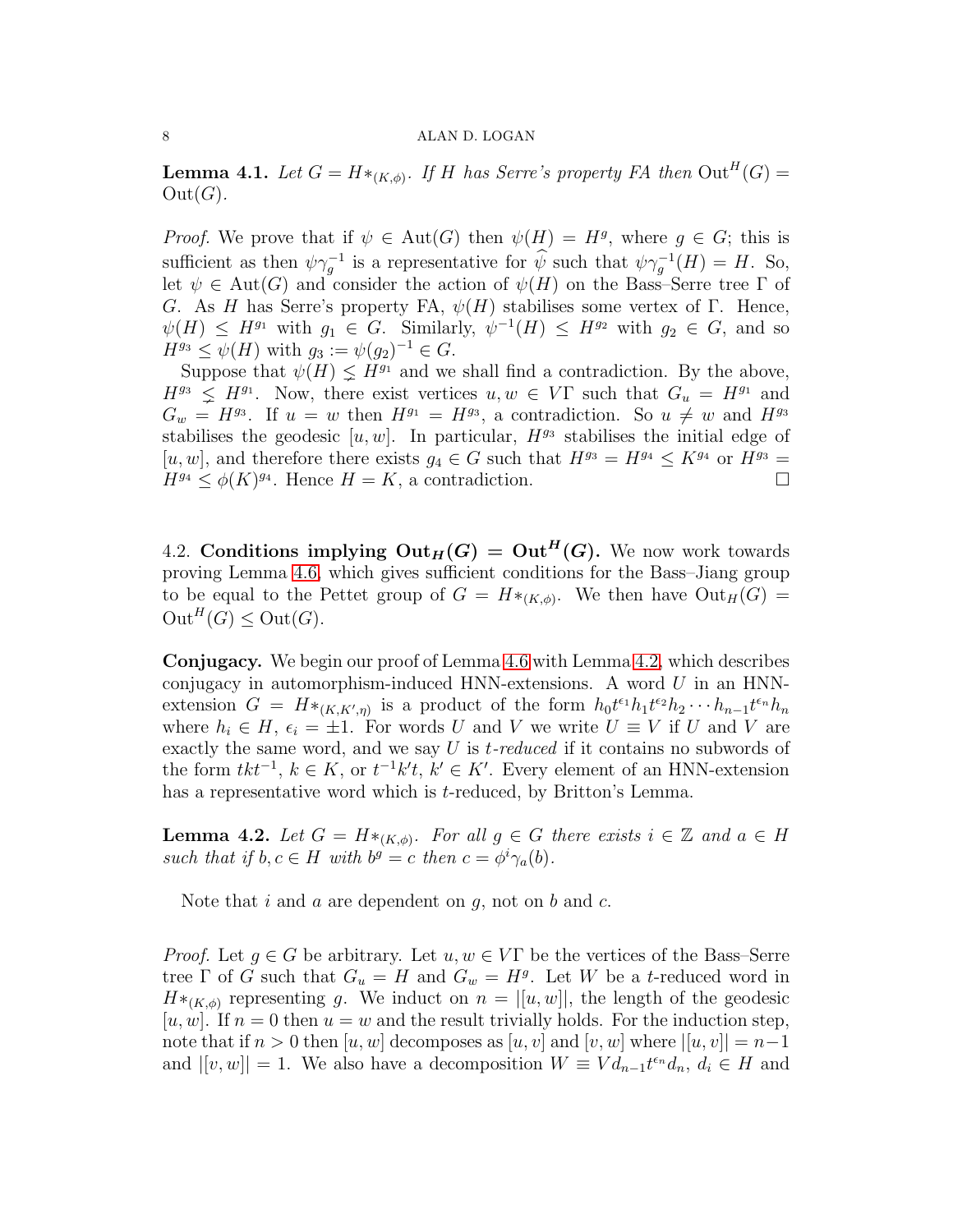where V is such that  $G_v = H^V$  and the result holds for V. Then:

$$
c = b^W = (b^V)^{d_{n-1}t^{\epsilon_n}d_n}
$$
  
=  $(\phi^j \gamma_{a_{n-1}}(b))^{d_{n-1}t^{\epsilon_n}d_n}$   
=  $\phi^i \gamma_a(b)$ 

as required, where  $i = j - \epsilon_n$  and  $a = \phi^{-\epsilon_n}(a_{n-1}d_{n-1})d_n$ .

We now prove Lemma [4.3,](#page-9-0) which corresponds to Condition [\(3\)](#page-12-3) from Lemma [4.6](#page-11-0) (and Condition [\(3\)](#page-12-3) from Theorem [4.7\)](#page-12-0).

<span id="page-9-0"></span>**Lemma 4.3.** Let  $G = H *_{(K,\phi)}$ . Suppose that  $\text{Out}_H(G) \leq \text{Out}^H(G)$ . Addition*ally, suppose that there does not exist any*  $b \in H$  *such that*  $\phi(K) \leq \gamma_b(K)$  *and there does not exist any*  $c \in H$  *such that*  $\gamma_c(K) \leq \phi(K)$ *. Then there exists*  $a \in H$  *such that*  $\phi(K) = \gamma_a(K)$ .

*Proof.* Suppose  $\hat{\psi} \in \mathrm{Out}^H(G) \backslash \mathrm{Out}_H(G)$ , and let  $\psi \in \hat{\psi}$  be such that  $\psi(H) = H$ . Recall that  $\psi$  acts on the vertices of the Bass–Serre tree Γ of G. Let  $u, v \in V\Gamma$ be connected by a single edge e', and suppose that  $G_u = H$  and that  $G_v =$  $H^{t-1}$ . Then  $G_{e'} = K$ . Write  $w := \psi(v)$ , so  $G_w = H^{\tilde{\psi}(t)-1}$ , and consider the geodesic [u, w]. As  $\psi \notin \text{Aut}_H(G)$ ,  $|[u, w]| > 1$ . Note that  $\psi(K)$  stabilises [u, w] because K stabilises e' (or, algebraically, because  $\psi(K) \leq \psi(H), \psi(H^{t-1}),$  so  $\psi(K) \leq G_{[u,w]}$ . Note also that the first edge  $e_1$  in this geodesic has stabiliser an H-conjugate either of K or of  $\phi(K)$ , and without loss of generality we can assume  $G_{e_1}$  is either K or  $\phi(K)$ .

There exists a edge  $e_j$  in the geodesic  $[u, w]$  such that  $G_{e_j} = \psi(K)$  [\[Pet99,](#page-22-3) Lemma 2.2, so  $\psi(K) = K^g$  for some  $g \in G$ . Therefore,  $G_{e_j} = K^g = \psi(K) \le$  $G_{[u,w]} \leq G_{e_1}$ . As  $G_{e_1} = K$  or  $\phi(K)$ , we have that  $G_{e_j} = K^g \leq K$  or  $\phi(K)$ , so  $G_{e_j} = \phi^i \gamma_{a_0}(K)$  for some  $i \in \mathbb{Z}$ ,  $a_0 \in H$  by Lemma [4.2.](#page-8-1)

Recall that  $[u, w]$  contains more than one edge. Let  $f \in [u, w]$  be adjacent to  $e_j$ . Then  $G_f = G_{e_j}^{a_1 t^{\epsilon} a_2}$  for some  $a_1, a_2 \in H, \epsilon = \pm 1$ , so

$$
\phi^i \gamma_{a_0}(K) = G_{e_j} \le G_{[u,w]} \le G_f = G_{e_j}^{a_1 t^{e} a_2} = \phi^i \gamma_{a_0}(K)^{a_1 t^{e} a_2}.
$$

Noting that  $\phi^i \gamma_{a_0}(K) \leq H$ , we therefore have that every element of  $\phi^i \gamma_{a_0}(K)$ is equal to an element of the form  $(a_1t^{\epsilon}a_2)^{-1}\phi^i\gamma_{a_0}(k)a_1t^{\epsilon}a_2, k \in K$ , and hence of the form  $\phi^{i-\epsilon}\gamma_{a_3}(k)$ , with  $i, \epsilon, a_3$  fixed. Hence,  $\phi^i\gamma_{a_0}(K) \leq \phi^{i-\epsilon}\gamma_{a_3}(K)$ , and so  $\gamma_{a_4}(K) \leq \phi^{-\epsilon}(K)$ . By the assumptions of the lemma  $\gamma_a(K) = \phi(K)$ , as required, where  $a = a_4$  if  $\epsilon = -1$  or  $a = \phi(a_4)^{-1}$  if  $\epsilon = 1$ .

Residual finiteness. We now prove Lemma [4.4,](#page-10-0) which provides conditions for  $\mathrm{Out}_H(G) = \mathrm{Out}^H(G)$  to hold in a general HNN-extension  $G = H *_{(K,K',\eta)}$ .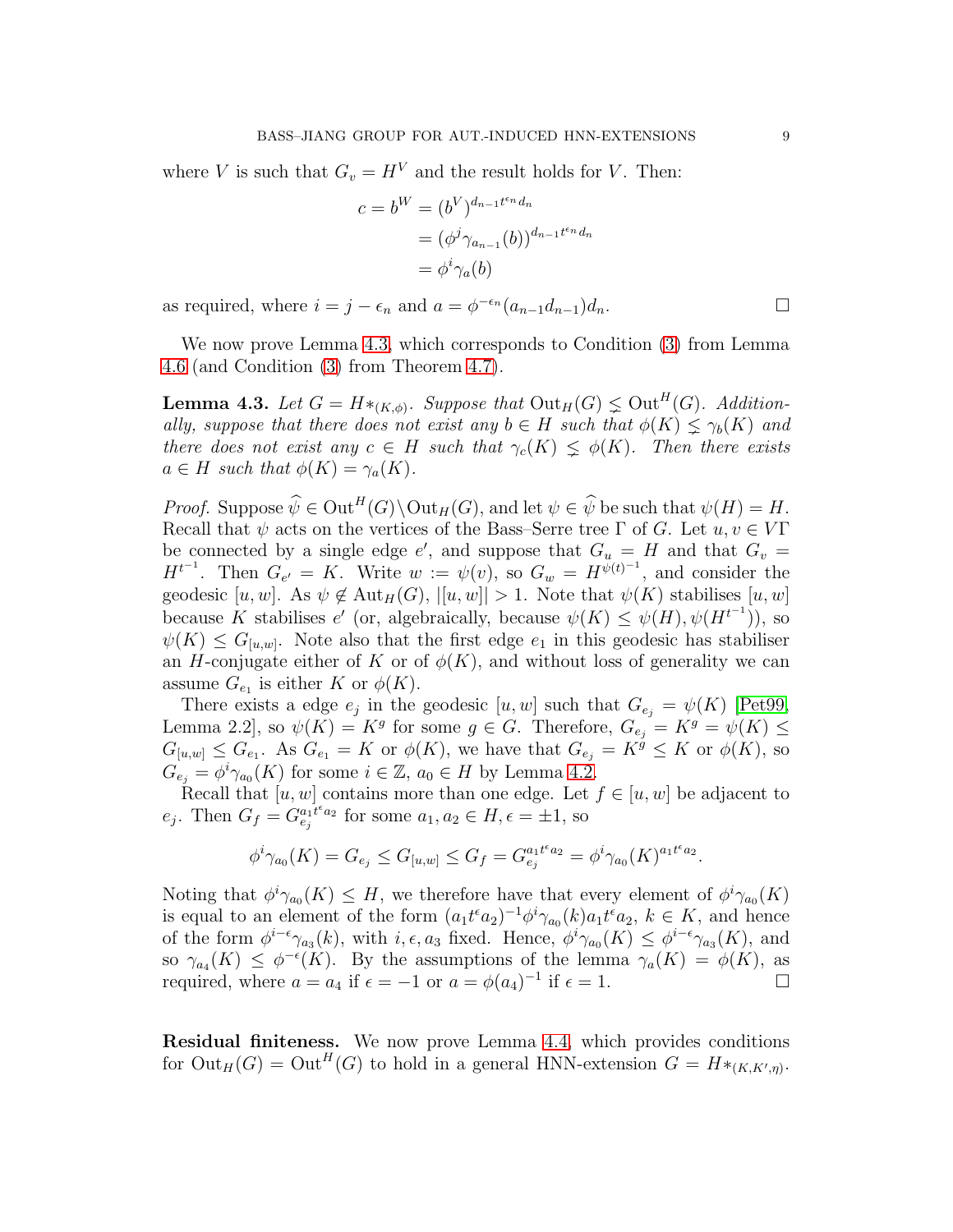Lemma [4.5](#page-11-1) is essentially Lemma [4.4](#page-10-0) for  $G$  an automorphism-induced HNNextension. If the conditions of either of these lemmas hold then the HNNextension G is residually finite.

Baumslag–Tretkoff gave conditions for general HNN-extensions  $G = H *_{(K,K',\eta)}$ to be residually finite [\[BT78\]](#page-21-22), and the conditions of Lemma [4.4](#page-10-0) are a strong form of these residual finiteness conditions. A subgroup  $N \leq H$  is *characteristic* if  $\psi(N) = N$  for all  $\psi \in \text{Aut}(H)$ .

<span id="page-10-0"></span>**Lemma 4.4.** Let  $G = \langle H, t; t k t^{-1} = \eta(k), k \in K \rangle$  where  $\eta: K \to K'$  is an iso*morphism of subgroups of* H*, and let* H *be finitely generated and residually finite.* Suppose that for any positive integer n and elements  $x_i, y_i, z_i$   $(i = 1, 2, \ldots, n)$ with  $x_i \in H \setminus K$ ,  $y_i \in H \setminus K'$ ,  $z_i \in K \cap K' \setminus 1$ , there exists a characteristic *subgroup* N *of finite index in* H *such that*

*(1)*  $x_i K \cap N = y_i K' \cap N = ∅$ *, the empty set, and*  $z_i \notin N$ *,* 

 $(2)$   $\eta$  *maps*  $K \cap N$  *into*  $N$  *and*  $\eta^{-1}$  *maps*  $K' \cap N$  *into*  $N$ *.* 

*Then*  $Out_H(G) = Out^H(G)$ *.* 

*Proof.* Note that  $\eta$  induces an isomorphism  $\eta^*$  of  $KN/N$  onto  $K'N/N$ . We write  $\overline{G} = \langle H/N, t; t(kN)t^{-1} = \eta^*(kN), k \in K \rangle$ . Then the natural map  $h \mapsto hN$ induces a homomorphism of G onto  $\overline{G}$  [\[BT78,](#page-21-22) Proof of Theorem 4.2]. Note that  $H/N$  is finite, so  $\mathrm{Out}_{H/N}(\overline{G}) = \mathrm{Out}^{H/N}(\overline{G})$  [\[Pet99,](#page-22-3) Theorem 1].

Suppose  $\mathrm{Out}_H(G) \leq \mathrm{Out}^H(G)$ . Then there exists  $\mu \in \mathrm{Aut}^H(G)$  with  $\mu|_H \in$ Aut(H) such that  $\mu(t) = h_1 t^{\epsilon_1} h_2 t^{\epsilon_2} \dots h_m t^{\epsilon_m}$  is t-reduced with  $m > 1$ . Note that for each  $j = 1, \ldots, m$ , either  $h_j \in H \setminus K$  or  $h_j \in H \setminus K'$ . Therefore, pick n and the elements  $x_i, y_i, z_i, i = 1, \ldots, n$ , such that each  $h_j$  is an  $x_i$  or  $y_j$  as appropriate, pick N characteristic in H appropriately and form the corresponding group  $\overline{G}$ . Now,  $\mu$  induces a map  $\mu^* : \overline{G} \to \overline{G}$  with  $\mu^*(t) = h_1 N t^{\epsilon_1} h_2 N t^{\epsilon_2} \dots h_m N t^{\epsilon_m}$  and  $\mu^*(h) = \mu(h)N.$ 

We now prove that  $\mu^* \in \text{Aut}(\overline{G})$ . Firstly, note that  $\mu^*|_{H/N} \in \text{Aut}(H/N)$  as N is characteristic in H. Then,  $\mu^*(t)(kN)\mu^*(t)^{-1} = \eta^*(kN)$  for all  $k \in K$  because  $\mu$  and  $\mu^*|_{H/N}$  are homomorphisms. Hence,  $\mu^* : \overline{G} \to \overline{G}$  is a homomorphism. It is surjective because  $\mu(t)$  and H generate G, and it is injective because  $\overline{G}$  is finitely generated and residually finite [\[BT78,](#page-21-22) Theorem 3.1] and hence Hopfian.

Then  $\mu^* \in \text{Aut}^H(\overline{G}) \setminus \text{Aut}_H(\overline{G})$  as  $\mu^*|_{H/N} \in \text{Aut}(H/N)$  and the word

$$
h_1Nt^{\epsilon_1}h_2Nt^{\epsilon_2}\dots h_mNt^{\epsilon_m}
$$

is t-reduced (as each  $h_j$  is an  $x_i$  or  $y_i$  as appropriate). Hence,  $Out_{H/N}(G) \nleq$  $Out^{H/N}(\overline{G})$ , a contradiction.

The only difference between the conditions of Lemma [4.4](#page-10-0) and those of Baumslag– Tretkoff is that we require the finite-index subgroup  $N$  to be characteristic rather than normal. Suppose, as with Baumslag–Tretkoff, we instead assume that N is normal in  $H$ . Then, as  $H$  is finitely generated, there exists a characteristic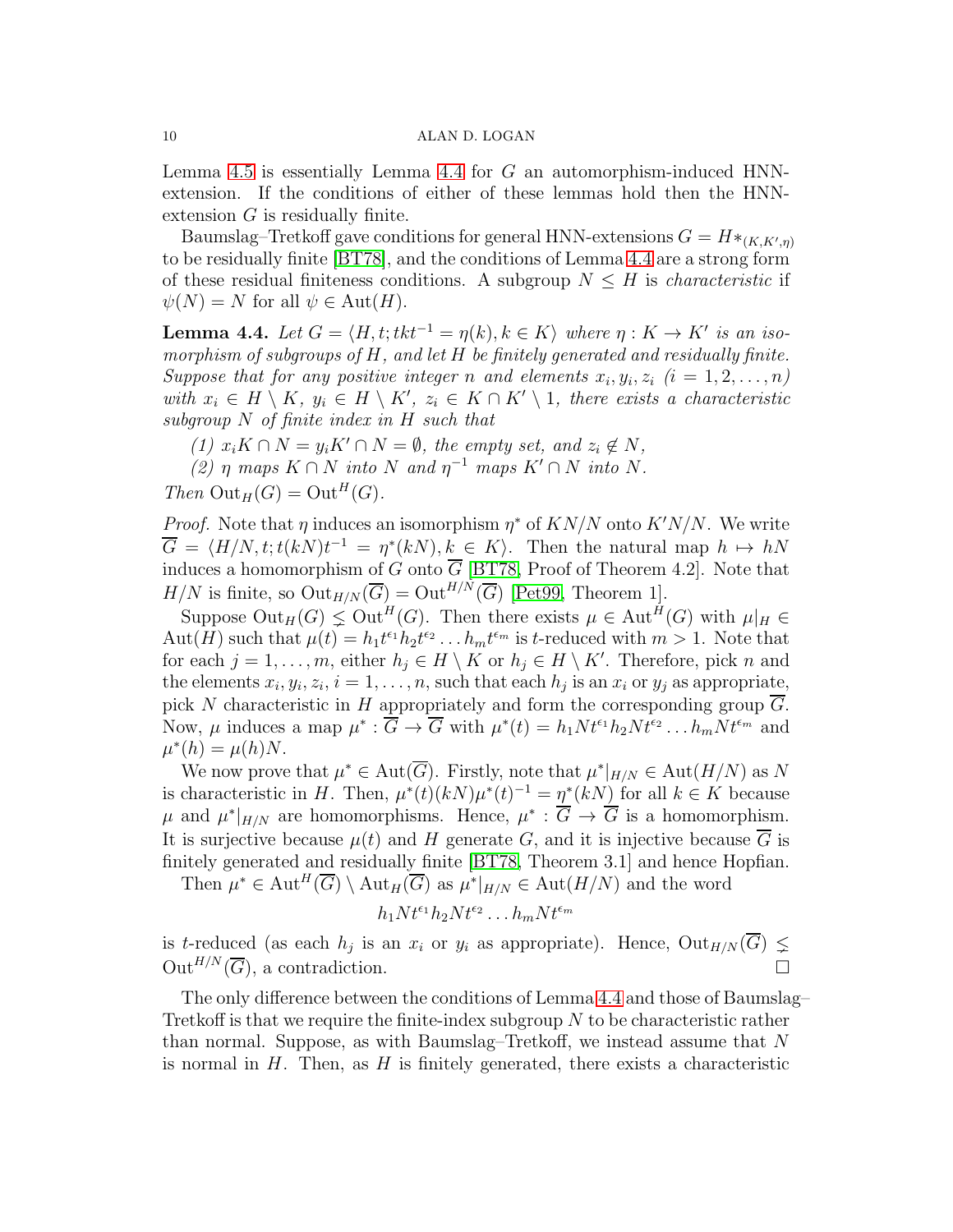subgroup  $\widehat{N} \leq_f N$  which satisfies the first condition. However, it is not clear that  $\widehat{N}$  is such that  $\eta(K \cap \widehat{N}) \leq \widehat{N}$ .

Now, if  $G = H *_{(K,\phi)}$  is automorphism-induced then the characteristic subgroup  $\widehat{N}$  also satisfies the second condition, as for example  $\phi(K \cap \widehat{N}) = \phi(K) \cap$  $\phi(\widehat{N}) \leq \phi(\widehat{N}) = \widehat{N}$ . This observation gives the following lemma, which corresponds to Condition [\(4\)](#page-12-4) of Lemma [4.6](#page-11-0) (also compare with [\[BT78,](#page-21-22) Lemma 4.4]). A subgroup K of H is *residually separable* in H if for all  $x \in H \setminus K$  there exists a finite index, normal subgroup N of H, written  $N \lhd_f H$ , such that  $x \notin KN$ .

<span id="page-11-1"></span>**Lemma 4.5.** Let  $G = H *_{(K,\phi)}$ , and let H be finitely generated and residually *finite. If* K *is residually separable in* H *then*  $Out_H(G) = Out^H(G)$ *.* 

*Proof.* As K is residually separable in H the conditions of Lemma [4.4](#page-10-0) hold. The result follows.

An alternative proof of Lemma [4.5](#page-11-1) is as follows: By combining Lemma [4.3](#page-9-0) with a result of Shirvani [\[Shi85,](#page-22-4) Lemma 3], we see that the conditions of Lemma [4.5](#page-11-1) imply that  $\phi(K) = \gamma_a(K)$  for some  $a \in H$ . The result follows from Condition [\(2\)](#page-12-2) of Lemma [4.6,](#page-11-0) below (the proof of this condition is independent of the proof of Condition [\(4\)](#page-12-4)).

Proof of Lemma [4.6.](#page-11-0) Lemma [4.6](#page-11-0) combines Lemma [4.3](#page-9-0) and Lemma [4.5](#page-11-1) with results of Pettet.

<span id="page-11-0"></span>**Lemma 4.6.** Let  $G = H *_{(K,\phi)}$ . Suppose that one of the following holds:

- *(1)* K *is conjugacy maximal in* H*;*
- *(2)*  $φ(K) = γ<sub>a</sub>(K)$  *for some*  $a ∈ H$ *; or*
- *(3) There does not exist any*  $b \in H$  *such that*  $\phi(K) \leq \gamma_b(K)$  *and there does not exist any*  $c \in H$  *such that*  $\gamma_c(K) \leq \phi(K)$ *; or*
- *(4)* H *is finitely generated and residually finite, and* K *is residually separable in* H*; or*
- *(5)* H *is finitely generated and* G *is residually finite.*

*Then*  $Out_H(G) = Out^H(G)$ *.* 

*Proof.* If [\(1\)](#page-12-1) or [\(2\)](#page-12-2) holds then the result is known to hold [\[Pet99,](#page-22-3) Lemma 2.6 and Theorem 1]. Now, note that it is impossible for [\(3\)](#page-12-3) to hold simultaneously to the inequality  $Out_H(G) \leq Out(G)$ : if both held then [\(2\)](#page-12-2) would hold, by Lemma [4.3,](#page-9-0) and so we obtain  $Out_H(G) = Out(G)$ , a contradiction. Hence, if [\(3\)](#page-12-3) holds then the result holds.

If [\(4\)](#page-12-4) holds then the result holds by Lemma [4.5.](#page-11-1) If [\(5\)](#page-12-5) holds then [\(4\)](#page-12-4) holds [\[Log19,](#page-21-14) Theorem A]. The result follows.

4.3. The Bass–Jiang group versus  $Out(G)$ . Theorem [4.7](#page-12-0) now gives conditions implying that the Bass–Jiang group is the full outer automorphism group.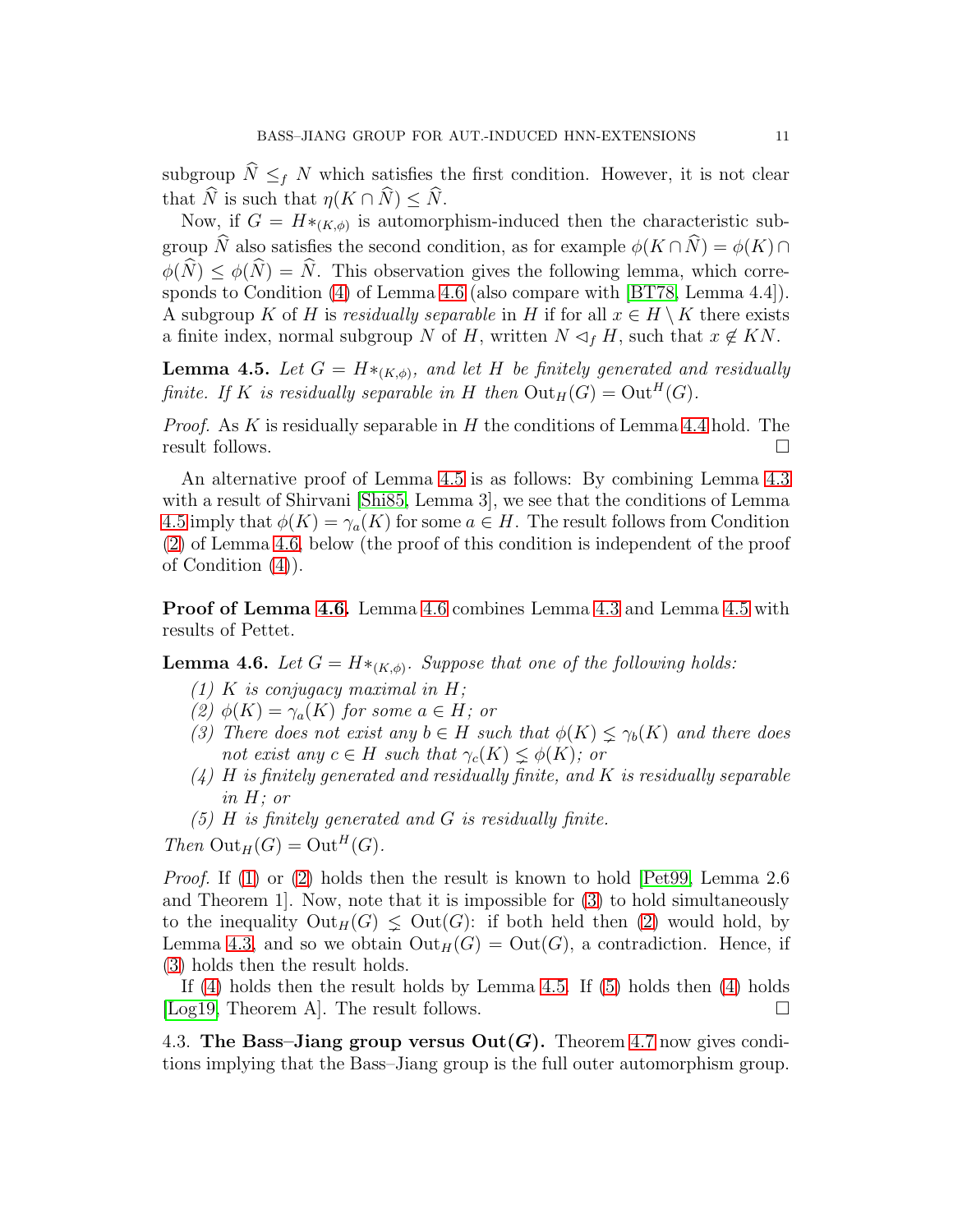<span id="page-12-0"></span>**Theorem 4.7.** *Let*  $G \cong \langle H, t; t k t^{-1} = \phi(k), k \in K \rangle$ ,  $K \leq H$  *and*  $\phi \in \text{Aut}(H)$ *, be an automorphism-induced* HNN*-extension. If* H *has Serre's property FA then*  $Out^H(G) = Out(G)$ *. If any one of the following statements holds then*  $Out_H(G) = Out^H(G)$ :

- <span id="page-12-2"></span><span id="page-12-1"></span>*(1)* K *is conjugacy maximal in H;*
- <span id="page-12-3"></span>*(2)*  $φ(K) = γ<sub>a</sub>(K)$  *for some*  $a ∈ H$ *; or*
- <span id="page-12-4"></span>*(3) There does not exist any*  $b \in H$  *such that*  $\phi(K) \leq \gamma_b(K)$  *and there does not exist any*  $c \in H$  *such that*  $\gamma_c(K) \leq \phi(K)$ *; or*
- <span id="page-12-5"></span>*(4)* H *is finitely generated and residually finite, and* K *is residually separable in* H*; or*
- *(5)* H *is finitely generated and* G *is residually finite.*

*Proof.* Theorem [4.7](#page-12-0) follows immediately from Lemmas [4.1](#page-8-0) and [4.6.](#page-11-0) □

Note that Theorem [4.7](#page-12-0) obtains  $Out_H(G) = Out(G)$  in two disjoint steps; it proves that  $Out^H(G) = Out(G)$  and separately that  $Out_H(G) = Out^H(G)$ . M. Pettet proved a similar result to Theorem [4.7](#page-12-0) involving Conditions [\(1\)](#page-12-1) and [\(2\)](#page-12-2) [\[Pet99,](#page-22-3) Theorem 1], but he does not obtain these disjoint steps due to his more general setting.

Theorem [4.7](#page-12-0) gives a concrete method of proving that an automorphisminduced HNN-extension  $G = H *_{(K,\phi)}$  is not residually finite: if H is finitely generated and if there exists some  $\psi \in \text{Aut}^H(G) \setminus \text{Aut}_H(G)$  (that is,  $\text{Out}_H(G) \leq$  $Out^H(G)$ ) then G is not residually finite. Lemma [4.8,](#page-12-6) below, provides a way of proving this inequality.

4.4. A condition implying  $Out_H(G) \leq Out^H(G)$ . We do not know if the conditions of Lemma [4.6](#page-11-0) are both necessary and sufficient for  $Out_H(G)$  =  $\mathrm{Out}^H(G)$  to hold, and reading closely the proof of Lemma [4.3](#page-9-0) one might suspect that they are. Lemma [4.8](#page-12-6) now demonstrates how close the conditions of Lemma [4.6](#page-11-0) are to being necessary and sufficient.

Lemma [4.8](#page-12-6) demonstrates this by proving that if Conditions [\(1\)](#page-12-1) and [\(3\)](#page-12-3) of Lemma [4.6](#page-11-0) fail "compatibly" with one another then  $\mathrm{Out}_H(G) \leq \mathrm{Out}^H(G)$ . Note that these two conditions fail for  $G = H *_{(K,\phi)}$  if and only if, after replacing  $\phi$ with  $\phi^{-1}$  if necessary, there exist some  $a, b \in H$  such that  $\gamma_a(K) \leq K \leq \phi \gamma_b(K)$ . The "compatibility" we require is that we can take  $a \in \phi_{\gamma_b}(K)$ .

<span id="page-12-6"></span>**Lemma 4.8.** Let  $G = H *_{(K,\phi)}$ . Suppose also that  $K^a \leq K \leq \phi \gamma_b(K)$  for some  $a \in \phi_{\gamma_b}(K)$ ,  $b \in H$ . Then  $\mathrm{Out}_H(G) \leq \mathrm{Out}^H(G)$ .

*Proof.* By replacing  $\phi$  with  $\phi\gamma_b$ , we may assume  $b = 1$ . Note that  $a \notin K$  as  $\gamma_a(K) \leq K$ , and so the word  $t^2at^{-1}\phi(a)^{-1}$  is t-reduced. We prove that the map

$$
\psi: h \mapsto h \qquad \qquad \forall h \in H
$$

$$
t \mapsto t^2 a t^{-1} \phi(a)^{-1}
$$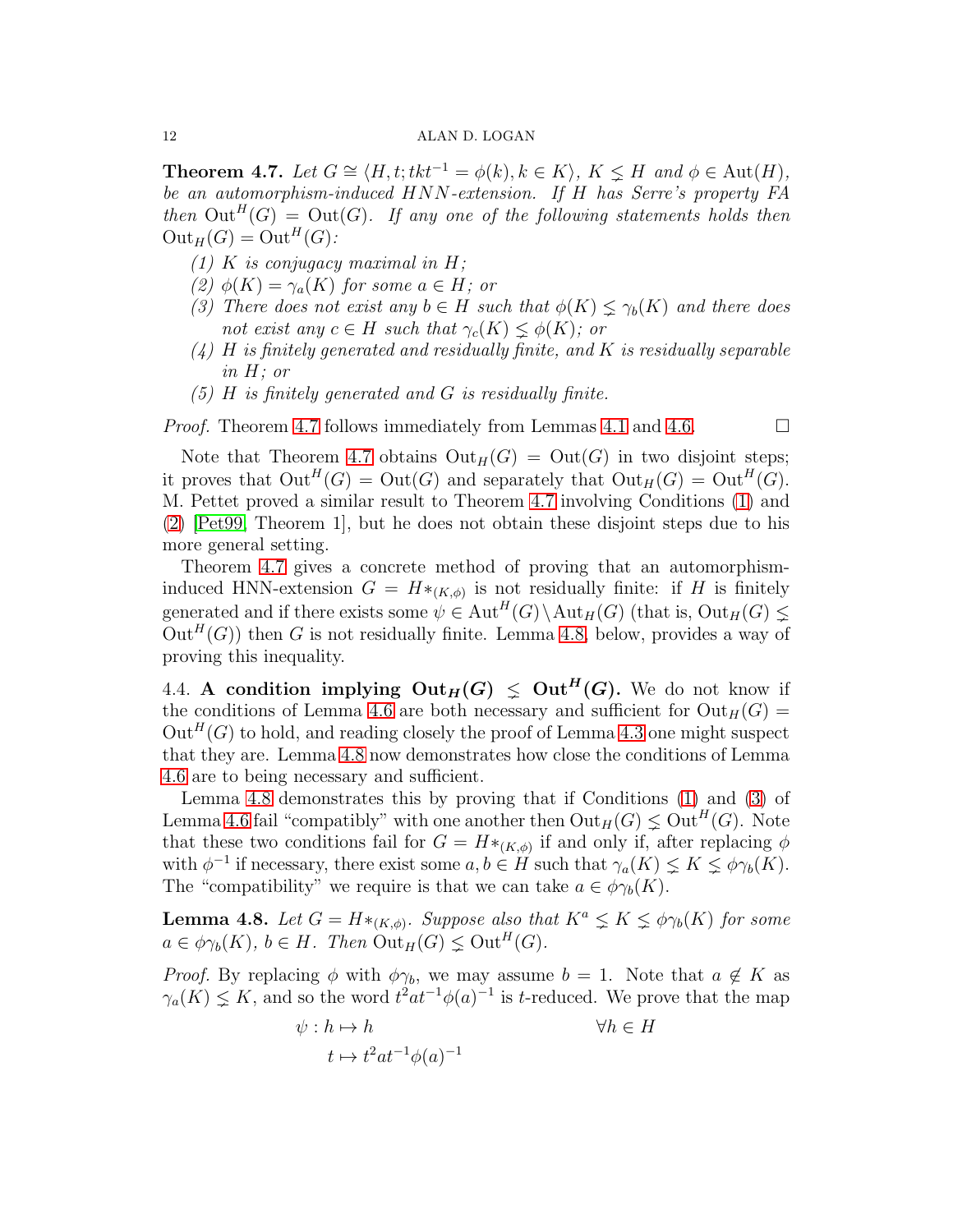is an automorphism of G; then  $\psi \in \text{Aut}^H(G) \setminus \text{Aut}_H(G)$  and the result follows. Now,  $\phi(a)^{-1}k\phi(a) \in \phi(K)$  so  $\psi: G \to G$  is a homomorphism. To see that

 $\psi$  is a surjection we prove that  $t \in \text{im}(\psi)$ . Begin with the following, where  $a_1 = \phi^{-1}(a) \in K$ . Note that  $a^{-1}a_1^{-1}a \in K$ .

$$
(t2at-1\phi(a)-1)a-1 = t2at-1\phi(a-1a1-1aa-1)
$$
  
= t<sup>2</sup>a<sub>1</sub><sup>-1</sup>at<sup>-1</sup>\phi(a<sup>-1</sup>)  
= ta<sup>-1</sup>tat<sup>-1</sup>\phi(a<sup>-1</sup>)

We then have that:

$$
(t^2at^{-1}\phi(a)^{-1})\phi(a) \left[ (t^2at^{-1}\phi(a)^{-1})a^{-1} \right] (t^2at^{-1}\phi(a)^{-1})^{-1}
$$
  
=  $(t^2at^{-1}\phi(a)^{-1})\phi(a) \left[ ta^{-1}tat^{-1}\phi(a)^{-1} \right] (t^2at^{-1}\phi(a)^{-1})^{-1}$   
=  $(t^3at^{-1}\phi(a)^{-1})(t^2at^{-1}\phi(a)^{-1})^{-1}$   
=  $t$ 

Therefore,  $\psi$  is surjective. It is injective because it is invertible, with inverse  $\psi^{-1}: h \mapsto \hat{h}$  for all  $h \in H$ ,  $t \mapsto t\phi(a)ta^{-1}t^{-1}$ . — Первый процесс в серверності в процесі в серверності в серверності в серверності в серверності в серверно<br>При в серверності в серверності в серверності в серверності в серверності в серверності в серверності в сервер

## 5. Describing the Bass–Jiang group

<span id="page-13-0"></span>In this section we prove Theorem [5.6,](#page-16-0) which gives a short-exact sequence description of the Bass–Jiang group of  $G = H^*_{(K,\phi)}$ . Combined with Theorem [4.7,](#page-12-0) it allows us to give a description of  $Out(G)$ .

Bass–Jiang gave a decomposition of the group  $Out_H(G)$  for G a general HNNextension [\[BJ96\]](#page-21-19). Their description took the form of a filtration. However, their description contains both of the associated subgroups K and  $\phi(K)$ , while our de-scription in Theorem [5.6](#page-16-0) only contains  $K$ . The difference is in the description of the kernel  $\mathrm{Out}_H^{(V)}(G)$  from the short exact sequence in Theorem [5.6](#page-16-0)  $(\mathrm{Out}_H^{(V)}(G))$ is formally defined below). Specifically, Bass-Jiang find some  $N \trianglelefteq \text{Out}_{H}^{(V)}(G)$ such that

$$
\frac{\mathrm{Out}_{H}^{(V)}(G)}{N} \cong \frac{(N_{H}(\phi(K)) \cap N_{H}(K)) / Z(H)}{Z(H)K}.
$$

In general,  $N_H(\phi(K)) \cap N_H(K) \neq N_H(K)$ . Therefore Bass–Jiang's decomposition of  $\mathrm{Out}_H^{(V)}(G)$  is different from the decomposition in Theorem [5.6.](#page-16-0) Our simpler description of  $\mathrm{Out}_H^{(V)}(G)$  is fundamental to the framework described in Section [7](#page-20-1) and is essential in proving Theorem [1.1.](#page-1-0)

Results of Bass–Jiang. Our proof of Theorem [5.6](#page-16-0) is based on two results of Bass–Jiang, which we state now. We have translated their results and definitions into our setting of automorphism-induced HNN-extensions. The first result is a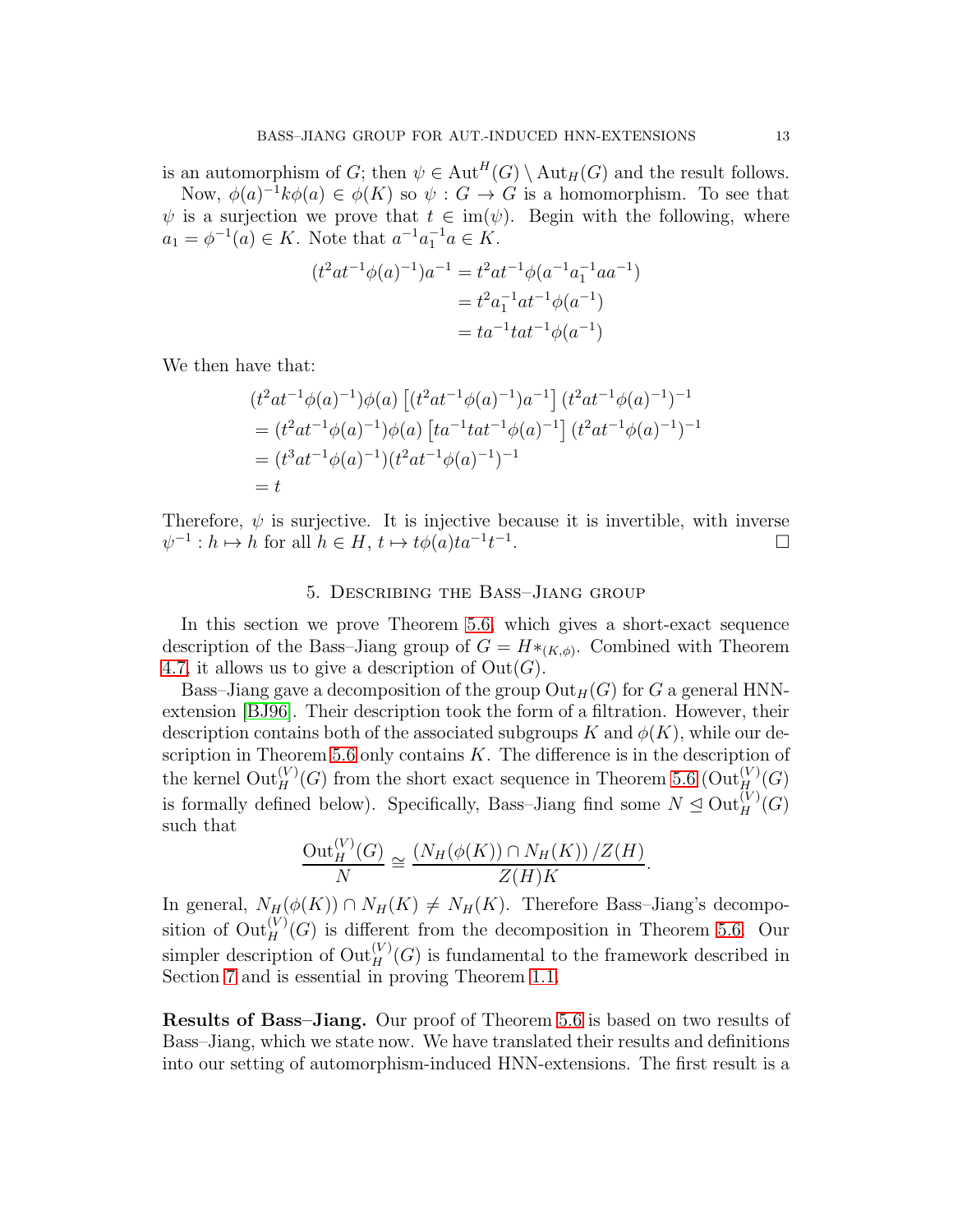classification of the elements of the Bass–Jiang group  $Out_H(G)$  [\[BJ96,](#page-21-19) Theorem 5.6].

<span id="page-14-0"></span>**Theorem 5.1** (Bass–Jiang). Let  $G = H *_{(K,\phi)}$ . If  $\delta \in \text{Aut}(H)$ ,  $a \in H$  are such *that*  $\delta(K) = K$  *and*  $\delta\phi(k) = \phi \delta \gamma_a(k)$  *for all*  $k \in K$  *then the map* 

$$
\alpha_{(\delta,a)}: h \mapsto \delta(h) \qquad \forall h \in H
$$

$$
t \mapsto at \qquad \qquad
$$

*is an automorphism of* G*.*

*If*  $\zeta \in$  Aut(*H*)*,*  $b \in$  *H are such that*  $\zeta(K) = \phi(K)$ *,*  $\zeta^2 \gamma_b(K) = K$ *, and*  $\zeta \phi^{-1}(k) = \phi \zeta \gamma_b(k)$  *for all*  $k \in K$  *then the map* 

$$
\beta_{(\zeta,b)} : h \mapsto \zeta(h) \qquad \forall h \in H
$$

$$
t \mapsto bt^{-1}
$$

*is an automorphism of* G*.*

*Moreover, every element*  $\widehat{\psi}$  *of*  $Out_H(G)$  *has a representative in*  $Aut_H(G)$  *of the form*  $\alpha_{(\delta,a)}$  *or of the form*  $\beta_{(\zeta,b)}$ *.* 

The second result of Bass–Jiang which we apply requires certain definitions. The restrictions on a and b in the second, equivalent definition of  $\mathrm{Out}_H^{(V)}(G)$ follow from Theorem [5.1:](#page-14-0)

$$
\begin{aligned} \text{Out}_{H}^{0}(G) &:= \{\widehat{\alpha}_{(\delta,a)} : a \in H, \delta(K) = K, \delta\phi(k) = \phi\delta\gamma_a(k) \text{ for all } k \in K\}, \\ \text{Out}_{H}^{(V)}(G) &:= \{\widehat{\alpha}_{(\gamma_b,a)} : a \in H, \gamma_b \in \text{Inn}(H)\} \\ &= \{\widehat{\alpha}_{(\gamma_b,a)} : a \in H, b \in N_H(K), ba\phi(b)^{-1} \in C_H(\phi(K))\}. \end{aligned}
$$

The subgroup  $\mathrm{Out}^0_H(G)$  clearly has index two in  $\mathrm{Out}_H(G)$  if there exists some automorphism  $\beta_{(\zeta,b)}$  of G, and index one otherwise.

The second result of Bass–Jiang which we apply is the initial two steps of their filtration decomposition of  $Out_H(G)$  [\[BJ96,](#page-21-19) Theorem 8.1<sup>[2](#page-14-1)</sup>]. Recall that the subgroup  $A_{(K,\phi)} \leq \text{Aut}(H)$  was defined in the introduction.

<span id="page-14-2"></span>**Theorem 5.2** (Bass–Jiang). Let  $G = H *_{(K,\phi)}$ . The surjection

$$
\chi_1: \operatorname{Out}_{H}^{0}(G) \to \frac{A_{(K,\phi)} \operatorname{Inn}(H)}{\operatorname{Inn}(H)}
$$

$$
\widehat{\alpha}_{(\delta,a)} \mapsto \widehat{\delta}
$$

has kernel  ${\rm Out}_H^{(V)}(G)$ , and either  ${\rm Out}_H^0(G) = {\rm Out}_H(G)$  or there exist some  $\zeta \in \text{Aut}(H)$  and some  $b \in H$  such that  $\zeta(K) = \phi(K)$ ,  $\zeta^2 \gamma_b(K) = K$ , and  $\zeta \phi^{-1}(k) = \phi \zeta \gamma_b(k)$  for all  $k \in K$ , whence  $\text{Out}_H^0(G)$  has index two in  $\text{Out}_H(G)$ .

<span id="page-14-1"></span> ${}^{2}$ Section 8.5 of Bass–Jiang's paper is a restriction of their Theorem 8.1 to HNN-extensions. We cite their more general Theorem 8.1 because certain errors have crept in to the re-statement in Section 8.5.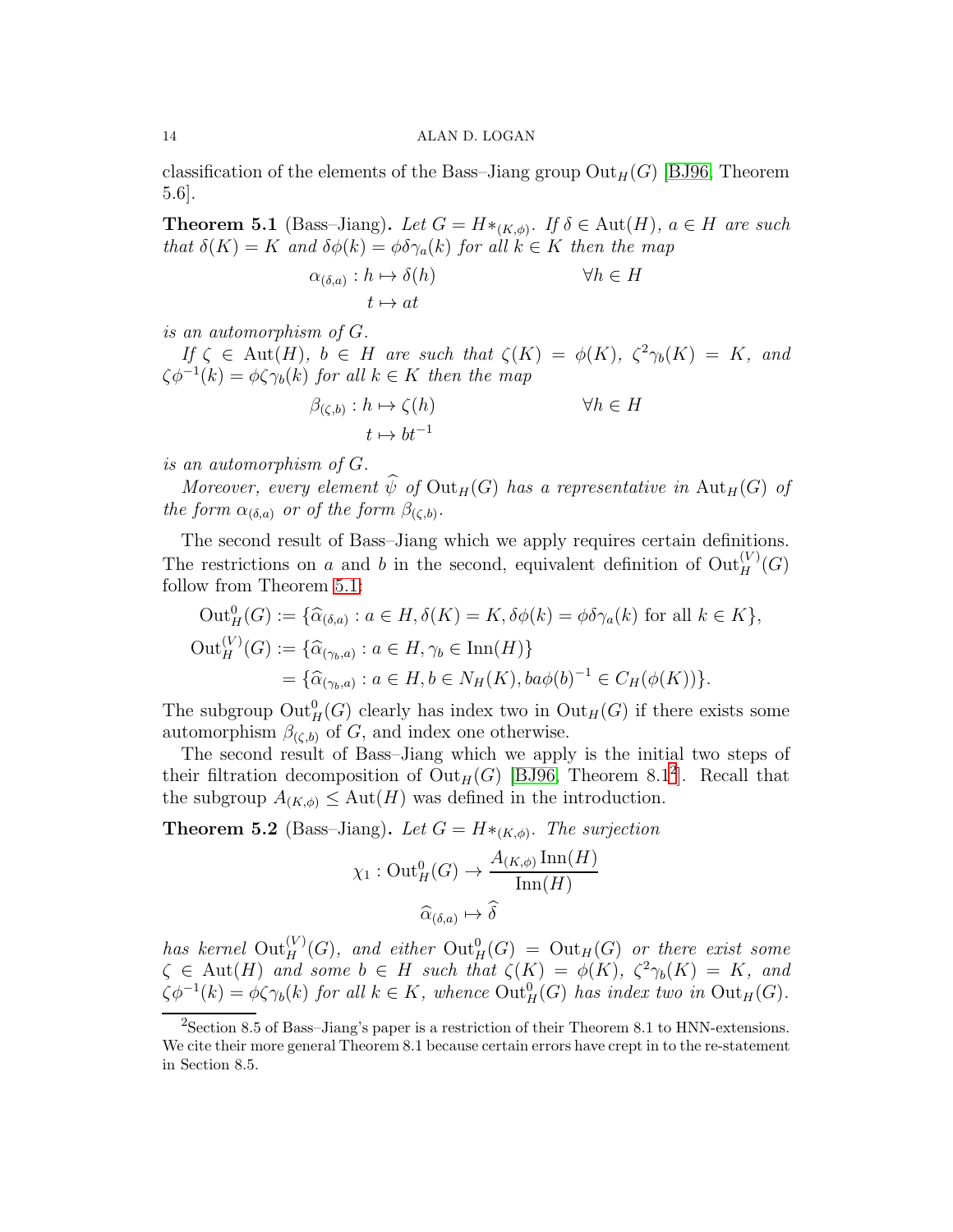The subgroup  $\mathrm{Out}_H^{(V)}(G)$  of  $\mathrm{Out}_H^0(G)$ . We wish to describe the kernel  $\mathrm{Out}_{H}^{(V)}(G)$  from Theorem [5.2;](#page-14-2) combining the description we obtain with Theorem [5.2](#page-14-2) proves the main result of this section, Theorem [5.6.](#page-16-0) Our description is given by Lemmas [5.4](#page-15-0) and [5.5.](#page-16-1) These lemmas both mention the subgroup  $C_K$  of  $\mathrm{Out}_H^{(V)}(G)$ :

$$
C_K := \{ \widehat{\alpha}_{(1,a)} : a \in H \}
$$
  
=  $\{ \widehat{\alpha}_{(1,a)} : a \in C_H(\phi(K)) \}$ 

Lemmas [5.4](#page-15-0) and [5.5](#page-16-1) also both apply the following technical result.

<span id="page-15-3"></span>**Lemma 5.3.** Let  $G = H *_{(K,\phi)}$ , and let  $g \in G$  and  $x, y \in H$ . Suppose that both *of the following hold.*

<span id="page-15-2"></span>
$$
(1) \t\t g-1ytg = x-1\phi(x)t
$$

<span id="page-15-1"></span>(2) 
$$
g^{-1}hg = x^{-1}hx \qquad \forall h \in H
$$

*Then*  $q \in K$ .

*Proof.* Begin by writing g as a t-reduced word  $zW$ , where  $z \in H$  and W is either empty or begins with  $t^{\pm 1}$ . Assume that W is non-empty. Now, [\(2\)](#page-15-1) has the form  $W^{-1}z^{-1}hzW = x^{-1}hx$ . As  $K \leq H$ , h can be chosen such that the word  $W^{-1}z^{-1}hzW$  is t-reduced  $(z^{-1}hz$  not in K or  $\phi(K)$  as appropriate), a contradiction by Britton's Lemma [\[LS77,](#page-21-18) Section IV.2]. Hence, W is empty. So  $g = z \in H$ . It then follows from [\(1\)](#page-15-2) that  $g \in K$ , as required.

Our proofs of Lemmas [5.4](#page-15-0) and [5.5,](#page-16-1) and of certain proofs in Section [6,](#page-17-0) require calculations with automorphisms of the form  $\alpha_{(\delta,a)}$ . We note the following identities:

$$
\alpha_{(\delta_1, a_1)} \alpha_{(\delta_2, a_2)} = \alpha_{(\delta_1 \delta_2, \delta_2(a_1)a_2)} \n\alpha_{(\delta, a)}^{-1} = \alpha_{(\delta^{-1}, \delta^{-1}(a^{-1}))}
$$

Certain calculations are written in terms of cosets  $\hat{\alpha}_{(\delta,a)}$ , but these follow immediately from the above two identities.

<span id="page-15-0"></span>Lemma 5.4. *The map*

$$
\chi_2: \operatorname{Out}_H^{(V)}(G) \to N_H(K)/Z(H)K
$$

$$
\widehat{\alpha}_{(\gamma_b, a)} \mapsto bZ(H)K
$$

*is a well-defined surjective homomorphism with kernel*  $C_K$ .

*Proof.* Suppose the map  $\chi_2$  is well-defined. Note that for all  $b \in N_H(K)$ , the pair  $(\gamma_b, b^{-1}\phi(b))$  defines the automorphism  $\alpha_{(\gamma_b, b^{-1}\phi(b))}$  by Theorem [5.1,](#page-14-0) and so  $\chi_2$  is surjective. As  $\widehat{\alpha}_{(\gamma_{b_1},a_1)}\widehat{\alpha}_{(\gamma_{b_2},a_2)}=\widehat{\alpha}_{(\gamma_{b_1b_2},a_3)}$  for some  $a_3 \in H$ , we have that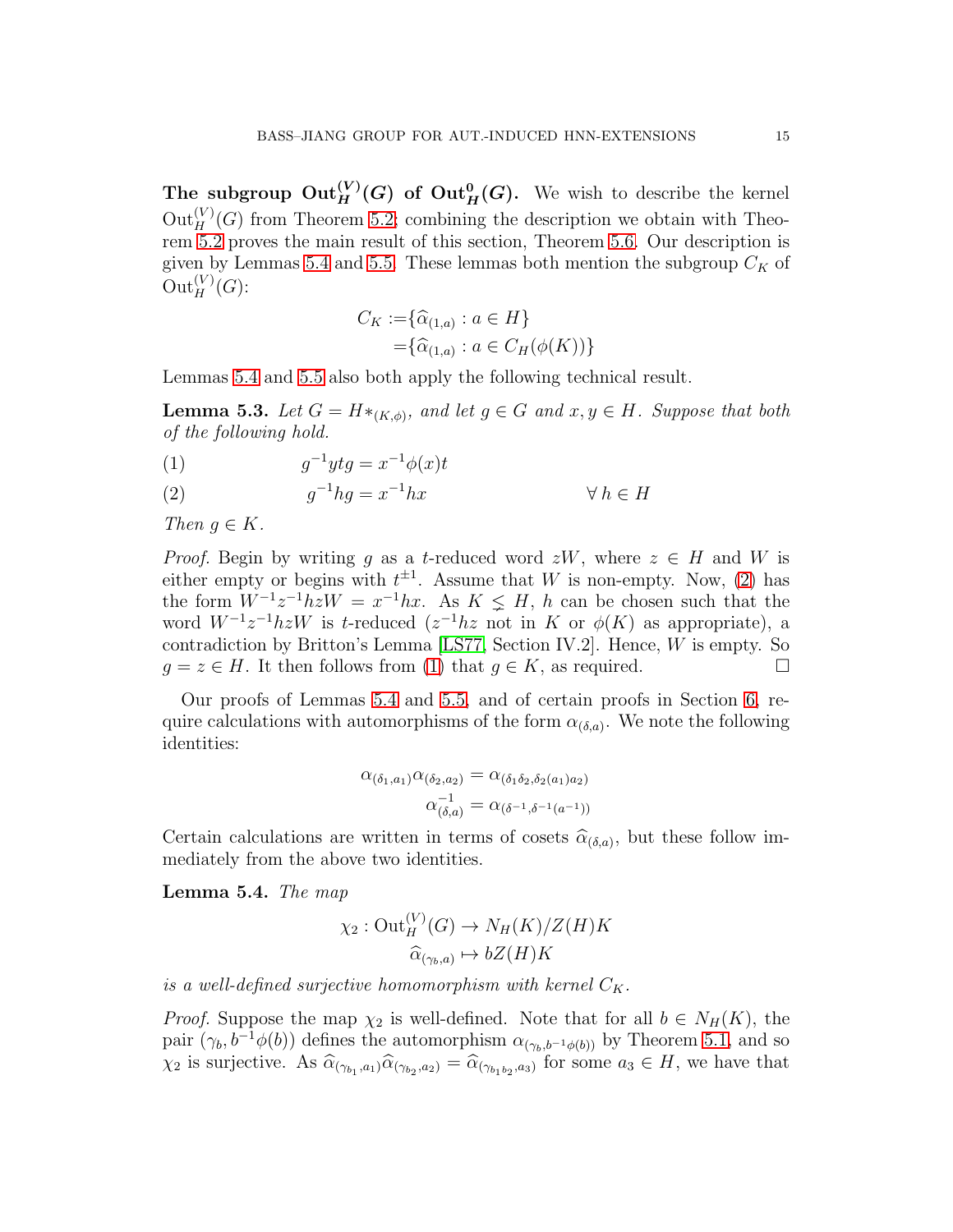$\chi_2$  is also a homomorphism. Now,  $C_K \leq \ker \chi_2$ , but as  $\widehat{\alpha}_{(\gamma_k, a)} = \widehat{\alpha}_{(1, ka\phi(k)^{-1})}$  for all  $k \in K$  we have that ker  $\chi_2 = C_K$ .

To see that the map  $\chi_2$  is well-defined, suppose  $\widehat{\alpha}_{(\gamma_{b_1},a_1)} = \widehat{\alpha}_{(\gamma_{b_2},a_2)}$  and it is sufficient to prove that  $b_1^{-1}b_2 \in Z(H)K$ . Note that if  $\alpha_{(\gamma_b,a)} \in Aut(G)$  then  $\alpha_{(\gamma_b,b^{-1}\phi(b))} \in \text{Aut}(G)$ , and then  $\alpha_{(\gamma_b,a)} = \alpha_{(\gamma_b,b^{-1}\phi(b))}\alpha_{(1,\phi(b)^{-1}ba)}$ . Therefore, the identity  $\widehat{\alpha}_{(\gamma_{b_1},a_1)} = \widehat{\alpha}_{(\gamma_{b_2},a_2)}$  becomes:

$$
\begin{aligned}\n\widehat{\alpha}_{(\gamma_{b_1}, b_1^{-1}\phi(b_1))}\widehat{\alpha}_{(1, \phi(b_1)^{-1}b_1a_1)} &= \widehat{\alpha}_{(\gamma_{b_2}, b_2^{-1}\phi(b_2))}\widehat{\alpha}_{(1, \phi(b_2)^{-1}b_2a_2)} \\
&\Rightarrow \widehat{\alpha}_{(1, a_3)} = \widehat{\alpha}_{(\gamma_{b_1^{-1}b_2}, (b_1^{-1}b_2)^{-1}\phi(b_1^{-1}b_2))}\n\end{aligned}
$$

for some  $a_3 \in H$ . Hence,  $\alpha_{(1,a_3)} \gamma_g = \alpha_{(\gamma_{b_1^{-1}b_2},(b_1^{-1}b_2)^{-1}\phi(b_1^{-1}b_2))}$  for some  $g \in G$ and  $a_3 \in H$ . Therefore, the conditions of Lemma [5.3](#page-15-3) hold for the two underlying identities (where  $x := b_1^{-1}b_2$  and  $y := a_3$ ), hence  $g \in K$  with  $g^{-1}hg =$  $(b_1^{-1}b_2)^{-1}hb_1^{-1}b_2$  for all  $h \in H$ , and so  $b_1^{-1}b_2 \in Z(H)K$  as required.

Note that  $N_K := \{ \widehat{\alpha}_{(\gamma_b, b^{-1}\phi(b))} : b \in N_H(K) \}$  is a subgroup of  ${\rm Out}_H^{(V)}(G)$ , and  $\text{Out}_H^{(V)}(G) = C_K N_K$ . So by Lemma [5.4](#page-15-0) we just need  $C_K \cap N_K = 1$  to obtain a semidirect product in the statement of Theorem [5.6.](#page-16-0) This possible splitting of the map  $\chi_2$  is discussed in Section [6.](#page-17-0)

<span id="page-16-1"></span>**Lemma 5.5.** *Define*  $L = \{ \phi^{-1}(k)k^{-1} : k \in K \cap Z(H) \}$ *. Then*  $L \leq C_H(K)$  *and*  $C_K \cong \frac{C_H(K)}{L}$ L *.*

*Proof.* We prove that  $C_K \cong \frac{C_H(\phi(K))}{\phi(L)}$  $\frac{\Gamma(\phi(K))}{\phi(L)}$ ; the result then follows. To begin, note that  $\widehat{\alpha}_{(1,a_1)}\widehat{\alpha}_{(1,a_2)} = \widehat{\alpha}_{(1,a_1a_2)}$ , and so  $C_K$  is a homomorphic image of  $C_H(\phi(K))$ . We therefore prove that  $\alpha_{(1,a)} \in \text{Inn}(G)$  if and only if  $a \in \phi(L)$ .

Clearly if  $a = k\phi(k)^{-1} \in \phi(L)$  then  $\alpha_{(1,a)} = \gamma_k^{-1} \in \text{Inn}(G)$ . On the other hand, suppose  $\alpha_{(1,a)} \in \text{Inn}(G)$ . To see that  $a \in \phi(L)$ , note that the conditions of Lemma [5.3](#page-15-3) hold (where  $x = 1$ ,  $y = a$ , and in the following we take  $k := g^{-1}$ ). Therefore, we have that  $k^{-1}hk = h$  for all  $h \in H$  and that  $k^{-1}tk = at$ , where  $k \in K$ . The first identity implies  $k \in Z(H)$  (and so  $k \in Z(H) \cap K$ ), while the second implies  $a = k^{-1}\phi(k)$ . Hence,  $a \in \phi(L)$ .

**Describing Out<sup>H</sup>(G).** We can now give our description of the Bass-Jiang group  $\mathrm{Out}_H(G)$  for  $G = H *_{(K,\phi)}$ .

<span id="page-16-0"></span>**Theorem 5.6.** *Let*  $G \cong \langle H, t; t k t^{-1} = \phi(k), k \in K \rangle$ ,  $K \leq H$  *and*  $\phi \in \text{Aut}(H)$ *, be an automorphism-induced*  $HNN$ -extension. Let  $L = \{ \phi^{-1}(k)k^{-1} : k \in K \cap \mathbb{R} \}$  $Z(H)$ *. Then* L *is a normal subgroup of*  $C_H(K)$  *and we have a diagram of exact sequences:*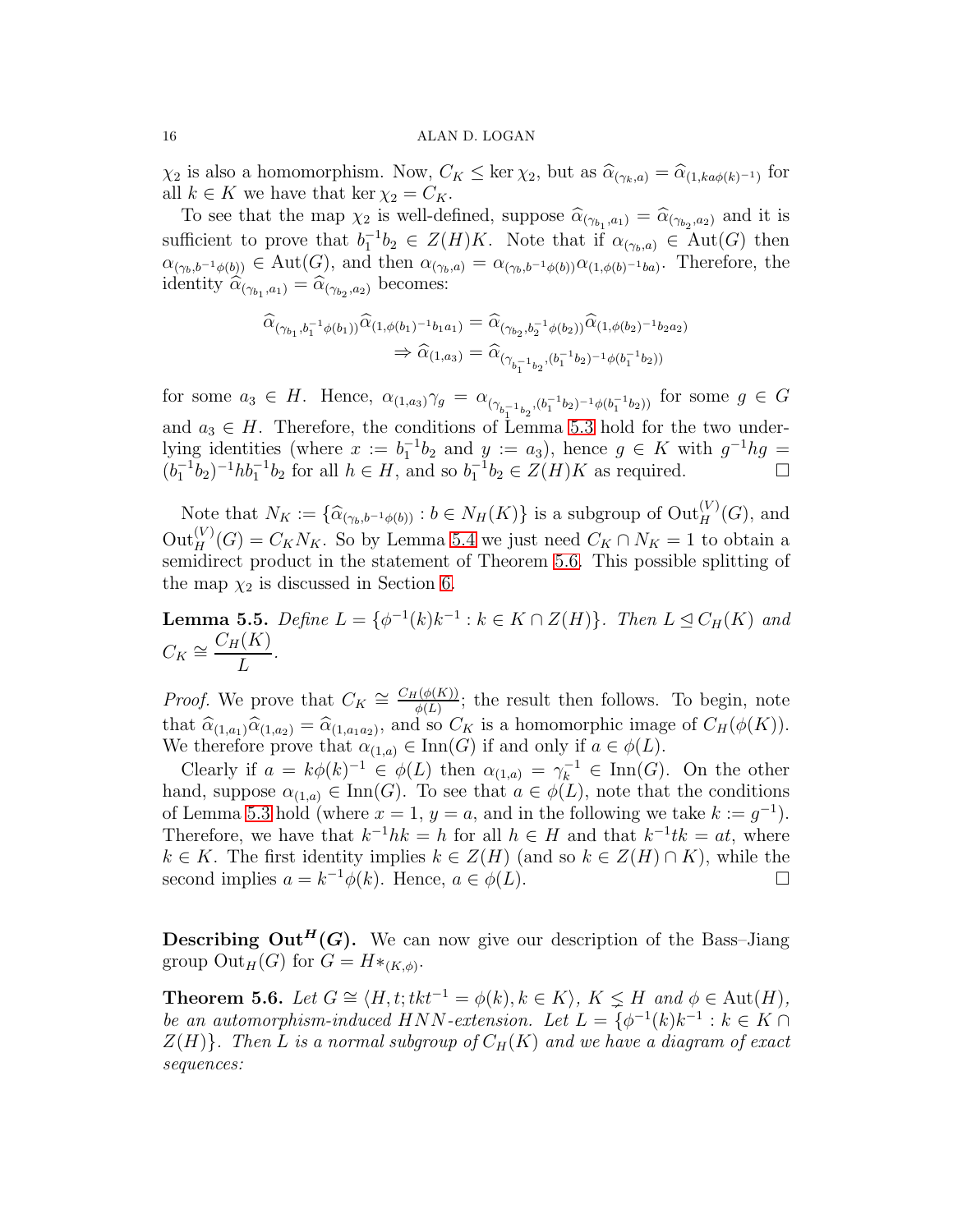$$
\begin{array}{ccc}\n & 1 & & \downarrow & \\
 & \downarrow & & \\
 & \downarrow & & \\
 1 & \longrightarrow \text{Out}_{H}^{(V)}(G) \longrightarrow \text{Out}_{H}^{0}(G) \longrightarrow \frac{A_{(K,\phi)}\operatorname{Inn}(H)}{\operatorname{Inn}(H)} \longrightarrow 1 \\
 & \downarrow & \\
 & \downarrow & \\
 & 1 & \n\end{array}
$$

where either  $Out_H^0(G) = Out_H(G)$  *or there exist some*  $\zeta \in Aut(H)$  *and some*  $a \in H$  such that  $\zeta(K) = \phi(K)$ ,  $\zeta^2 \gamma_a(K) = K$  and  $\zeta \phi^{-1}(k) = \phi \zeta \gamma_a(k)$  for all  $k \in K$ , whence  $\mathrm{Out}^0_H(G)$  has index two in  $\mathrm{Out}_H(G)$ .

*Proof.* By Theorem [5.2,](#page-14-2) it is sufficient to prove that  $Out_H^{(V)}(G)$  decomposes as in the statement of Theorem [5.6.](#page-16-0) This follows from Lemmas [5.4](#page-15-0) and [5.5.](#page-16-1)  $\Box$ 

An alternative view. Recall the definition of  $A_{(K,\phi)}$ :

$$
A_{(K,\phi)} := \{ \delta \in \text{Aut}(H) : \delta(K) = K, \ \exists \ a \in H \text{ s.t. } \delta\phi(k) = \phi\delta\gamma_a(k) \ \forall \ k \in K \}
$$

The following alternative description of the image group can be substituted in to Theorem [5.6.](#page-16-0) Here,  $\text{Inn}(N_H(K)) = \{\gamma_b : b \in N_H(K)\}.$ 

$$
\frac{A_{(K,\phi)}\operatorname{Inn}(H)}{\operatorname{Inn}(H)} \cong \frac{A_{(K,\phi)}}{\operatorname{Inn}(N_H(K))}
$$

This isomorphism holds because  $\text{Inn}(H) \cap A_{(K,\phi)} = \text{Inn}(N_H(K))$ ; that  $\text{Inn}(H) \cap A_{(K,\phi)}$  $A_{(K,\phi)}$  is a subgroup of  $\text{Inn}(N_H(K))$  is clear from the definition of  $A_{(K,\phi)}$ , while if  $\gamma_b(K) = K$  then  $\gamma_b \in A_{(K,\phi)}$  because  $\gamma_b \phi(k) = \phi \gamma_b \gamma_{b^{-1}\phi(b)}(k)$ .

## 6. THE IMPACT OF COMMUTATIVITY IN  $H$

<span id="page-17-0"></span>The reader might feel cheated that the decomposition of  $\mathrm{Out}_H^{(V)}(G)$  in Theo-rem [5.6](#page-16-0) did not split over the subgroups  $C_K$  and  $N_K$ , as defined in Section [5.](#page-13-0) Indeed,  $\mathrm{Out}_H^{(V)}(G) = C_K N_K$  and  $C_K \trianglelefteq \mathrm{Out}_H^{(V)}(G)$ . However, elements of the form  $\widehat{\alpha}_{(\gamma_c,c^{-1}\phi(c))}$  where  $c \in Z(H)$  are contained in both subgroups, so the decomposition of  $\mathrm{Out}_H^{(V)}(G)$  in Theorem [5.6](#page-16-0) does not split in general. In this section we prove Theorem [6.2,](#page-18-0) which assumes that  $Z(H) \leq Fix(\phi)$ ; here the decomposition of  $\mathrm{Out}_H^{(V)}(G)$  does split over  $C_K$  and  $N_K$ . We also prove related results which assume commutativity conditions on H.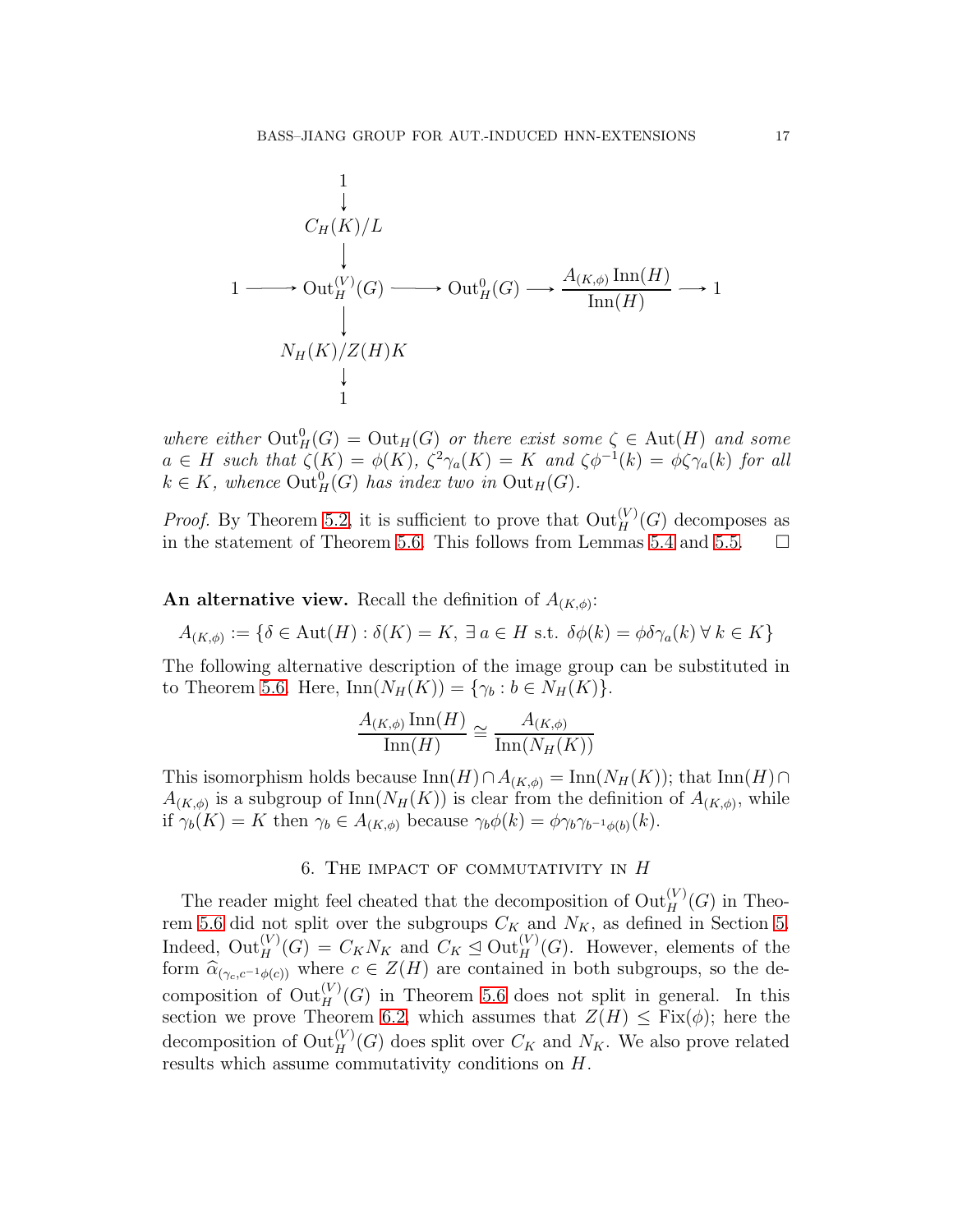Splitting the description of Theorem [5.6.](#page-16-0) We begin by "reversing" the map  $\chi_2$  from Lemma [5.4,](#page-15-0) which allows us to determine if  $\chi_2$  splits.

<span id="page-18-2"></span>Lemma 6.1. *The map*

$$
\overline{\chi_2}: N_H(K) \to \mathrm{Out}_H^{(V)}(G)
$$

$$
b \mapsto \widehat{\alpha}_{(\gamma_b, b^{-1}\phi(b))}
$$

*is a homomorphism with kernel*  $JK$ , where  $J = Z(H) \cap Fix(\phi)$ .

*Proof.* As  $\hat{\alpha}_{(\gamma_{b_1},b_1^{-1}\phi(b_1))}\hat{\alpha}_{(\gamma_{b_2},b_2^{-1}\phi(b_2))} = \hat{\alpha}_{(\gamma_{b_1b_2},b_2^{-1}b_1^{-1}\phi(b_1b_2))}$ , the map  $\overline{\chi_2}$  is a homomorphism. Note that ker  $\overline{\chi_2} \geq JK$  as for  $b \in J$ ,  $k \in K$  we have  $\alpha_{(\gamma_{bk},(bk)^{-1}\phi(bk))} = \gamma_k$ . To see that the ker  $\overline{\chi_2} \leq JK$ , suppose that  $\alpha_{(\gamma_b,b^{-1}\phi(b))} =$  $\gamma_g$ . Then the conditions of Lemma [5.3](#page-15-3) hold for the two underlying identities (where  $x = b$ ,  $y = 1$ ), so  $k := g \in K$ . Hence,  $bk^{-1} \in Z(H)$  and  $b^{-1}\phi(b) = k^{-1}\phi(k)$ . The second identity implies that  $bk^{-1} \in Fix(\phi)$ . Therefore,  $bk^{-1} \in Z(H) \cap Fix(\phi) = J$  so  $b \in JK$  as required.

The hypotheses of Theorem [6.2](#page-18-0) are those of Theorem [5.6](#page-16-0) with the additional assumption that  $Z(H) \leq Fix(\phi)$ . Here the vertical exact sequence from Theorem [5.6](#page-16-0) splits. Theorem [6.2](#page-18-0) does not immediately follow from Theorem [5.6.](#page-16-0) The subgroup  $N_K$  corresponds to the factor  $N_H(K)/Z(H)K$ , while  $C_K$  corresponds to the factor  $C_H(K)$ . The action of  $N_K$  on  $C_K$  is  $\alpha_{(1,a)}^{\alpha_{(\gamma_b,b^{-1}\phi(b))}} = \alpha_{(1,\gamma_{\phi(b)}(a))}$ .

<span id="page-18-0"></span>**Theorem 6.2.** Let G be as in Theorem [5.6,](#page-16-0) and additionally assume  $Z(H) \leq$ Fix(φ)*. We have a short exact sequence:*

$$
1 \to C_H(K) \rtimes \frac{N_H(K)}{Z(H)K} \to \text{Out}_{H}^{0}(G) \to \frac{A_{(K,\phi)} \text{Inn}(H)}{\text{Inn}(H)} \to 1
$$

where the conditions for the index  $|\text{Out}_H(G)|$  out $_H^0(G)|$  are as in Theorem [5.6.](#page-16-0)

*Proof.* As  $Z(H) \leq Fix(\phi)$ , Lemma [6.1](#page-18-2) implies that the map  $\chi_2$  from Lemma [5.4](#page-15-0) splits. Theorem [6.2](#page-18-0) then follows from Theorem [5.6.](#page-16-0)

Virtually embedding  $N_H(K)/K$  into Out(G). Lemma [6.3](#page-18-1) applies Lemma [6.1](#page-18-2) to obtain conditions implying a finite-index subgroup of  $N_H(K)/K$  embeds into  $Out(G)$ . This normaliser-quotient is the basis of the framework described in Section [7](#page-20-1) (see also the discussion after Proposition [2.1\)](#page-5-1). Lemma [6.3](#page-18-1) is fundamental to the paper [\[Log16\]](#page-21-8). The hypotheses of Lemma [6.3](#page-18-1) occur when, for example, H is non-elementary hyperbolic,  $K \triangleleft W$  and W is some torsion-free subgroup of  $H$  (that is,  $W$  contains no non-trivial elements of finite order).

<span id="page-18-1"></span>**Lemma 6.3.** *If*  $K \leq W \leq N_H(K)$  *with*  $W \cap Z(H) \cap Fix(\phi) = 1$  *then*  $W/K$ *embeds into*  $Out_H^{(V)}(G)$  *with index dividing*  $|C_H(K)| \cdot |N_H(K):W|$ *.*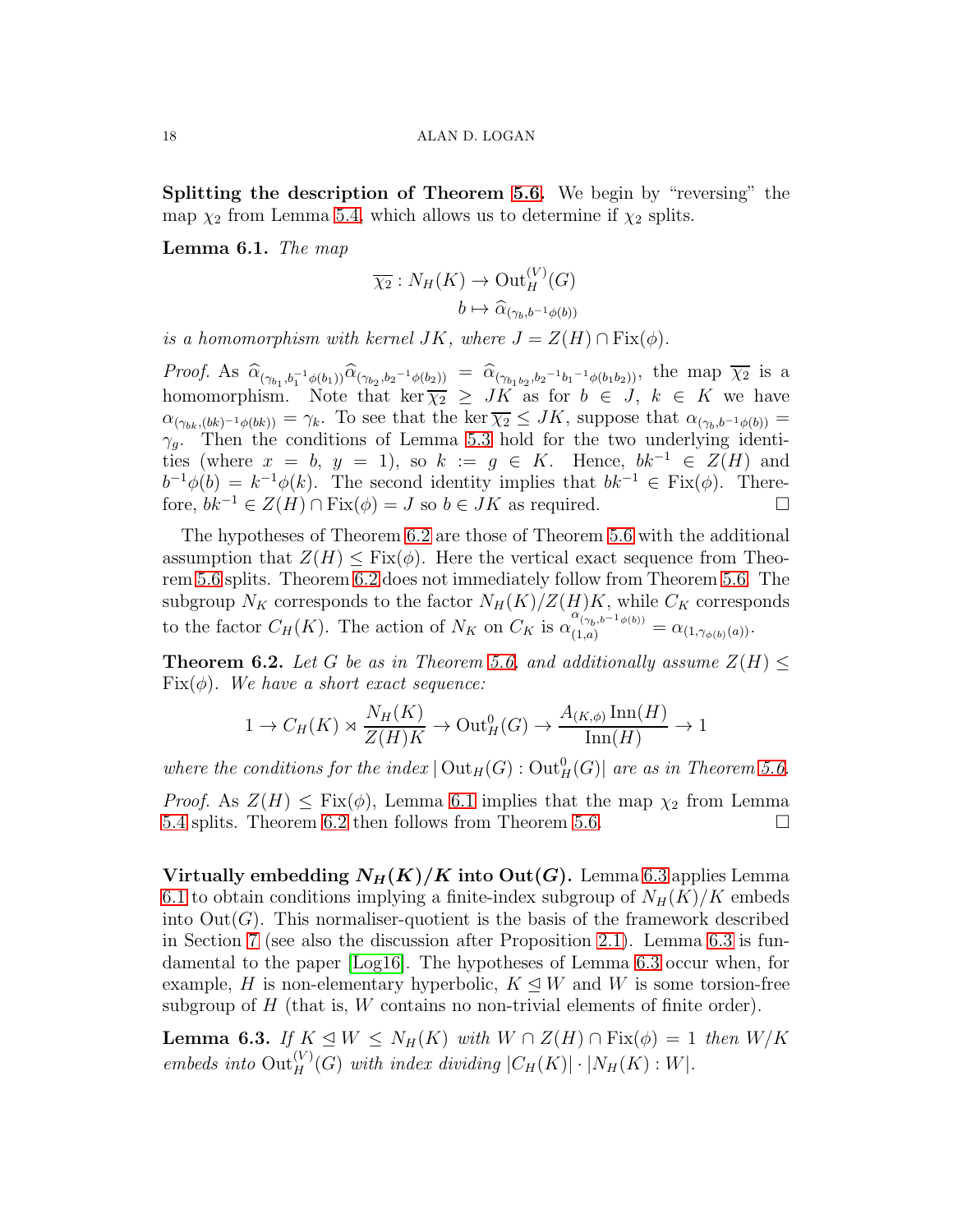*Proof.* Recall that  $J := Z(H) \cap Fix(\phi)$ . To prove that  $W/K$  embeds into  $Out_H^{(V)}(G)$ , note that the map  $\overline{\chi_2}$  induces maps  $N_H(K) \rightarrow N_H(K)/K \rightarrow$  $N_H(K)/JK$  (the maps are the canonical maps). It is sufficient to prove that if  $w \in W \setminus K$  then  $wK \not\mapsto JK$  under the second map. Suppose  $wK \mapsto JK$  and  $wK \neq K$ , then there exists some  $k \in K$  such that  $wk \in J$ . However,  $wk \in W$ and  $W \cap J = 1$  so  $w = k^{-1} \in K$  a contradiction. Hence,  $W/K$  embeds into  $\mathrm{Out}_H^{(V)}(G).$ 

To prove that the index of  $W/K$  in  $\mathrm{Out}_H^{(V)}(G)$  divides  $|C_H(K)| \cdot |N_H(K):W|$ , first note that, by considering the map  $\overline{\chi_2}$ , the index of  $W/K$  in  $\text{Out}_H^{(V)}(G)$ clearly divides

 $|\operatorname{Out}_H^{(V)}(G):\operatorname{im}(\overline{\chi_2})|\cdot|N_H(K):W|.$ 

We therefore prove that  $|\text{Out}_H^{(V)}(G):\text{im}(\overline{\chi_2})|$  divides  $|C_H(K)|$ . It is routine to construct an isomorphism between  $P/(P \cap Q)$  and  $PQ/Q$ , Q not necessarily normal in PQ. Take  $P := C_K$  and  $Q := N_K$ . Noting that im  $(\overline{\chi_2}) = N_K$  and that  $C_K N_K = \mathrm{Out}_H^{(V)}(G)$ , we have that  $|\mathrm{Out}_H^{(V)}(G)|$ : im  $(\overline{\chi_2})$  divides  $|C_K|$ . Then  $|C_K|$  divides  $|C_H(K)|$  by Lemma [5.5,](#page-16-1) as required.

**Describing Aut**<sup>0</sup><sub>H</sub>(*G*). Our description of  $\text{Out}_{H}^{0}(G)$  from Theorems [5.6](#page-16-0) and [6.2](#page-18-0) can be used to describe the full pre-image  $\text{Aut}_{H}^{0}(G)$  of  $\text{Out}_{H}^{0}(G)$  in  $\text{Aut}(G)$ . However, this description is not necessarily useful. Lemma [6.4](#page-19-0) now gives conditions which allow for a complete description of  $\text{Aut}_{H}^{0}(G)$ . Lemma [6.4](#page-19-0) is applied in the paper [\[Log17\]](#page-21-9). Recall that  $N_K = {\hat{\alpha}}_{(\gamma_b, b^{-1}\phi(b))} : b \in N_H(K)$ .

<span id="page-19-0"></span>**Lemma 6.4.** *If*  $A_{(K,\phi)} \leq \text{Inn}(H)$  *and*  $C_H(K) = 1$  *then*  $\text{Out}_H^0(G) \cong N_H(K)/K$ and  $\text{Aut}_{H}^{0}(G)$  *can be described as follows.* 

$$
\text{Aut}_{H}^{0}(G) = \text{Inn}(G) \rtimes \text{Out}_{H}^{0}(G)
$$

$$
\cong G \rtimes \frac{N_{H}(K)}{K}
$$

*Proof.* Note that  $\alpha_{(\gamma_b,a)} = \alpha_{(\gamma_b,b^{-1}\phi(b))}\alpha_{(1,\phi(b)^{-1}ba)}$ , with  $\phi(b)^{-1}ba \in C_H(\phi(K))$ . Then  $\alpha_{(1,\phi(b)^{-1}ba)} = 1$  as  $C_H(K) = 1$ , so  $\text{Out}_H^{(V)}(G) = N_K$ . As  $A_{(K,\phi)} \le \text{Inn}(H)$ , Theorem [5.2](#page-14-2) gives us that  $\mathrm{Out}^0_H(G) = N_K$ .

The representatives  $\alpha_{(\gamma_b, b^{-1}\phi(b))}$  of  $N_K$  generate a subgroup of  $Aut(G)$  which contains non-trivial inner automorphisms. We therefore consider the set  $\Phi$  :=  $\{\varphi_d : d \in N_H(K)\}\$  where  $\varphi_d = \alpha_{(\gamma_d, d^{-1}\phi(d))}\gamma_d^{-1}$  $\overline{d}^{\perp}$ . Now,  $\Phi$  is a subgroup of  $\text{Aut}_{H}^{0}(G)$ , and it clearly contains a representative for each coset of  $\text{Aut}_{H}^{0}(G)/\text{Inn}(G)$ . Hence,  $\Phi$ Inn(G) = Aut<sup>0</sup><sub>H</sub>(G). Then  $\varphi_d \in \text{Inn}(G)$  if and only if  $d \in K$ , if and only if  $\varphi_d = 1$ , so  $\Phi \cap \text{Inn}(G) = 1$ . Therefore,  $\text{Aut}_H^0(G) = \text{Inn}(G) \rtimes \Phi$ . The result then follows as  $\Phi \cong N_H(K)/K$  by Proposition [2.1](#page-5-1) while Inn(G)  $\cong G$ because  $C_H(K) = 1$ .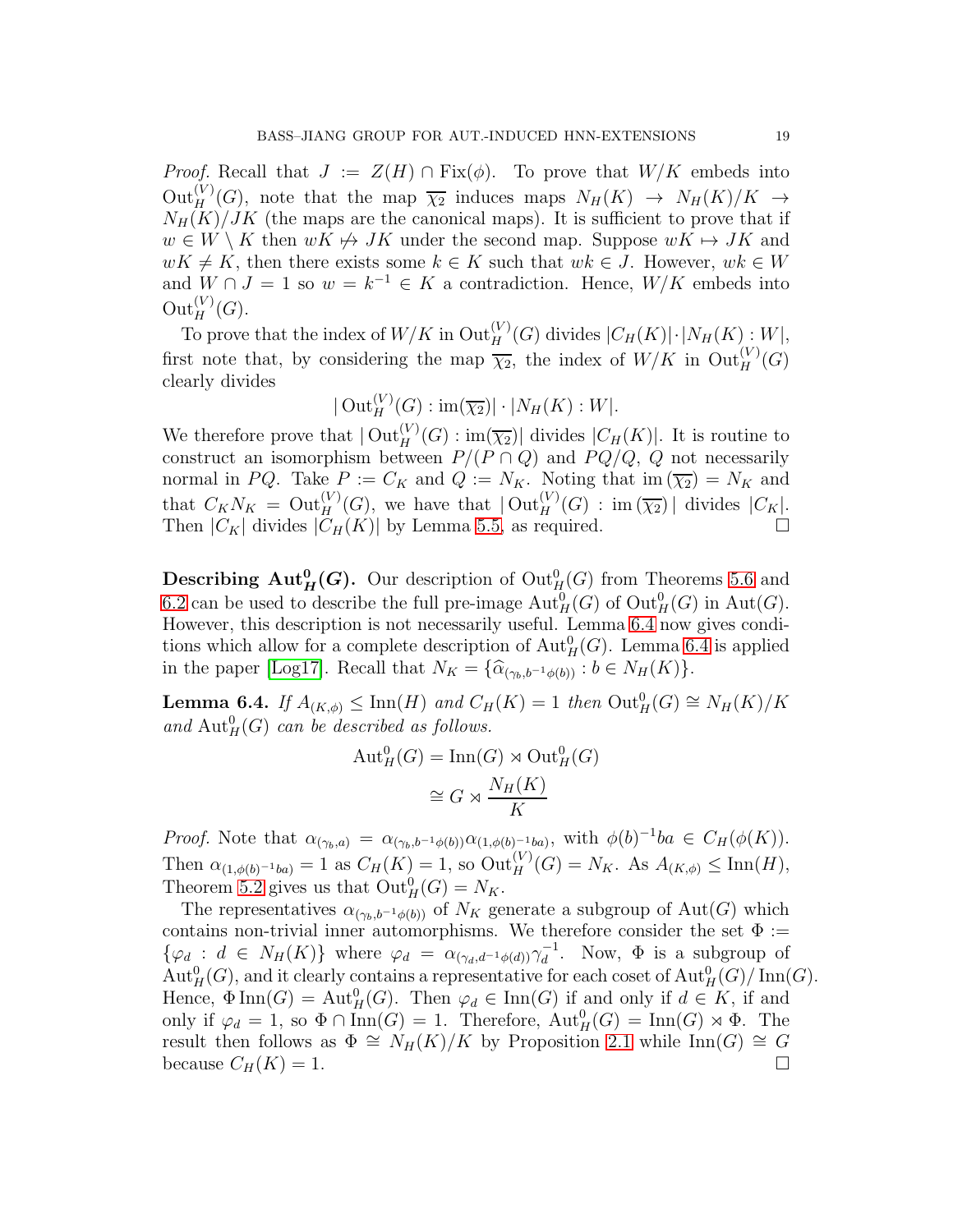## 7. Tractable groups with pathological outer automorphism **GROUPS**

In this section we package the technical results of this paper into a framework for the construction of tractable groups with pathological outer automorphism groups. We then apply this framework to prove Theorem [1.1](#page-1-0) from the introduction. Other applications of this framework can be found in [\[Log16\]](#page-21-8) and [\[Log17\]](#page-21-9).

The framework. In the aforementioned framework the pathological properties of  $Out(G)$ , where  $G = H^*_{(K,\phi)}$ , are inherited from the normaliser-quotient  $N_H(K)/K$ . The framework is as follows:

- (1) Obtain  $K < H$  such that  $N_H(K)/K$  has the required properties, e.g. is a stipulated group, is non-residually finite, etc.
- (2) Apply Theorems [5.6](#page-16-0) or [6.2,](#page-18-0) or Lemma [6.3](#page-18-1) to obtain a description of  $Out_H(G)$  in terms of  $N_H(K)/K$ ,
- (3) Apply Theorem [4.7](#page-12-0) to obtain  $Out_H(G) = Out(G)$ , and so obtain a description of  $Out(G)$  in terms of  $N_H(K)/K$ ,
- (4) Apply Lemma [6.4](#page-19-0) to obtain  ${\rm Aut}_H(G) = {\rm Inn}(G) \rtimes {\rm Out}(G)$ , and so obtain a description of  $Aut(G)$  in terms of  $N_H(K)/K$ .

Proof of Theorem [1.1.](#page-1-0) We now prove Theorem 1.1.

*Proof of Theorem [1.1.](#page-1-0)* Suppose Q is finitely presented with Serre's property FA. Now, there exist torsion-free hyperbolic groups with Serre's property FA [\[Pri83\]](#page-22-5), and hence there exists a torsion-free hyperbolic group  $H$  with Serre's property FA and with a finitely generated non-cyclic normal subgroup  $K$  such that  $H/K \cong Q$  [\[BO08\]](#page-21-13). Form  $G_Q = \langle H, t; k^t = k, k \in K \rangle$ . Note that  $G_Q$  is residually finite if (and only if)  $Q$  is residually finite [\[Log16,](#page-21-8) Proposition 2.2].

Firstly note that  $Out_H(G_Q) = Out(G_Q)$ , which follows from Theorem [4.7](#page-12-0) because K is normal so conjugacy maximal in  $H$ , and because H has Serre's property FA. Secondly, note that  $N_H(K)/K$  embeds with finite index into  $Out_H(G_Q)$ , which follows from Theorem [5.6](#page-16-0) because  $C_H(K) = 1$  as H is torsionfree hyperbolic and K is non-cyclic, and because  $Out(H)$  is finite as H is hyperbolic with Serre's property FA [\[Lev05\]](#page-21-20).

Hence,  $Q \cong H/K = N_H(K)/K \leq_f \text{Out}_H(G_Q) = \text{Out}(G_Q)$  as required.  $\Box$ 

## **REFERENCES**

- <span id="page-20-2"></span>[ALP] F. Ates, A. D. Logan, and S.J. Pride, Automata and Zappa-Szèp products of groups, in preparation.
- <span id="page-20-3"></span>[Bau63] G. Baumslag, Automorphism groups of residually finite groups, J. London Math. Soc. 38 (1963), 117–118. MR 0146271
- <span id="page-20-0"></span>[BG03] G. Braun and R. Göbel, *Outer automorphisms of locally finite p-groups*, J. Algebra 264 (2003), no. 1, 55–67. MR 1980685

<span id="page-20-1"></span>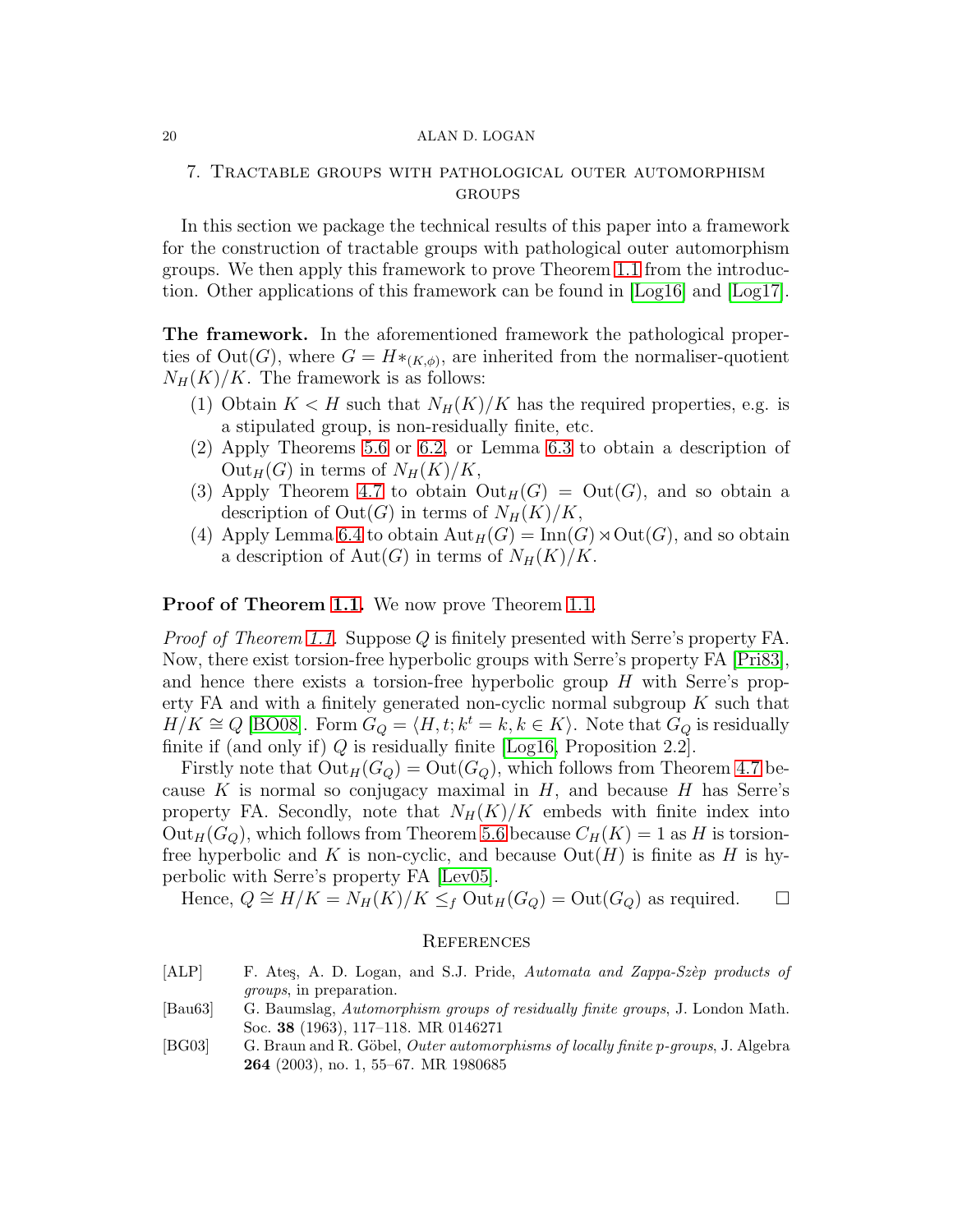- <span id="page-21-22"></span><span id="page-21-19"></span><span id="page-21-13"></span>[BJ96] H. Bass and R. Jiang, Automorphism groups of tree actions and of graphs of groups, J. Pure Appl. Algebra 112 (1996), no. 2, 109–155. MR 1402782 [BO08] I. Belegradek and D. Osin, Rips construction and Kazhdan property (T), Groups Geom. Dyn. 2 (2008), no. 1, 1–12. MR 2367206 [BT78] B. Baumslag and M. Tretkoff, *Residually finite HNN extensions*, Comm. Algebra 6 (1978), no. 2, 179–194. MR 484178 [BW05] I. Bumagin and D. T. Wise, Every group is an outer automorphism group of a finitely generated group, J. Pure Appl. Algebra  $200$   $(2005)$ , no. 1-2, 137–147. MR 2142354
- <span id="page-21-15"></span><span id="page-21-4"></span>[CL83] D. J. Collins and F. Levin, Automorphisms and Hopficity of certain Baumslag-Solitar groups, Arch. Math. (Basel) 40 (1983), no. 5, 385–400. MR 707725
- <span id="page-21-3"></span>[DGG01] M. Droste, M. Giraudet, and R. Göbel, All groups are outer automorphism groups of simple groups, J. London Math. Soc. (2) 64 (2001), no. 3, 565–575. MR 1865550
- <span id="page-21-10"></span>[DGP11] F. Dahmani, V. Guirardel, and P. Przytycki, Random groups do not split, Math. Ann. 349 (2011), no. 3, 657–673. MR 2755002
- <span id="page-21-11"></span>[Far11] D. Farley, A proof that Thompson's groups have infinitely many relative ends, J. Group Theory 14 (2011), no. 5, 649–656. MR 2831963
- <span id="page-21-5"></span>[FM06] R. Frigerio and B. Martelli, Countable groups are mapping class groups of hyperbolic 3-manifolds, Math. Res. Lett. 13 (2006), no. 5-6, 897–910. MR 2280783
- <span id="page-21-17"></span>[GHMR00] N. D. Gilbert, J. Howie, V. Metaftsis, and E. Raptis, Tree actions of automorphism groups, J. Group Theory 3 (2000), no. 2, 213–223. MR 1753479
- <span id="page-21-2"></span>[GP00] R. Göbel and A. T. Paras, *Outer automorphism groups of metabelian groups*, J. Pure Appl. Algebra 149 (2000), no. 3, 251–266. MR 1762767
- <span id="page-21-12"></span>[Kat15] M. Kato, Higher dimensional Thompson groups have Serre's property FA, arXiv: 1504.06680 (2015).
- <span id="page-21-1"></span>[Koj88] S. Kojima, Isometry transformations of hyperbolic 3-manifolds, Topology Appl. 29 (1988), no. 3, 297–307. MR 953960
- <span id="page-21-20"></span>[Lev05] G. Levitt, Automorphisms of hyperbolic groups and graphs of groups, Geom. Dedicata 114 (2005), 49–70. MR 2174093
- <span id="page-21-21"></span>[Lev07] , On the automorphism group of generalized Baumslag–Solitar groups, Geometry & Topology 11 (2007), no. 1, 473–515.
- <span id="page-21-7"></span>[Log15] A. D. Logan, On the outer automorphism groups of finitely generated, residually finite groups, J. Algebra 423 (2015), 890–901. MR 3283743
- <span id="page-21-8"></span>[Log16] , On a question of Bumagin and Wise, New York J. Math. 22 (2016), 865–873. MR 3548127
- <span id="page-21-9"></span>[Log17] , Every group is the outer automorphism group of an HNN-extension of a fixed triangle group, arxiv:1709.06441 (2017).
- <span id="page-21-14"></span>[Log19]  $\qquad \qquad$ , The residual finiteness of (hyperbolic) automorphism-induced HNNextensions, Comm. Algebra (to appear) (2019).
- <span id="page-21-18"></span>[LS77] R. C. Lyndon and P. E. Schupp, Combinatorial group theory, Springer-Verlag, Berlin-New York, 1977, Ergebnisse der Mathematik und ihrer Grenzgebiete, Band 89. MR 0577064
- <span id="page-21-0"></span>[Mat89] T. Matumoto, Any group is represented by an outerautomorphism group, Hiroshima Math. J. 19 (1989), no. 1, 209–219. MR 1009671
- <span id="page-21-16"></span>[Mes72] S. Meskin, Nonresidually finite one-relator groups, Trans. Amer. Math. Soc. 164 (1972), 105–114. MR 0285589
- <span id="page-21-6"></span>[Min09] A. Minasyan, Groups with finitely many conjugacy classes and their automorphisms, Comment. Math. Helv. 84 (2009), no. 2, 259–296. MR 2495795